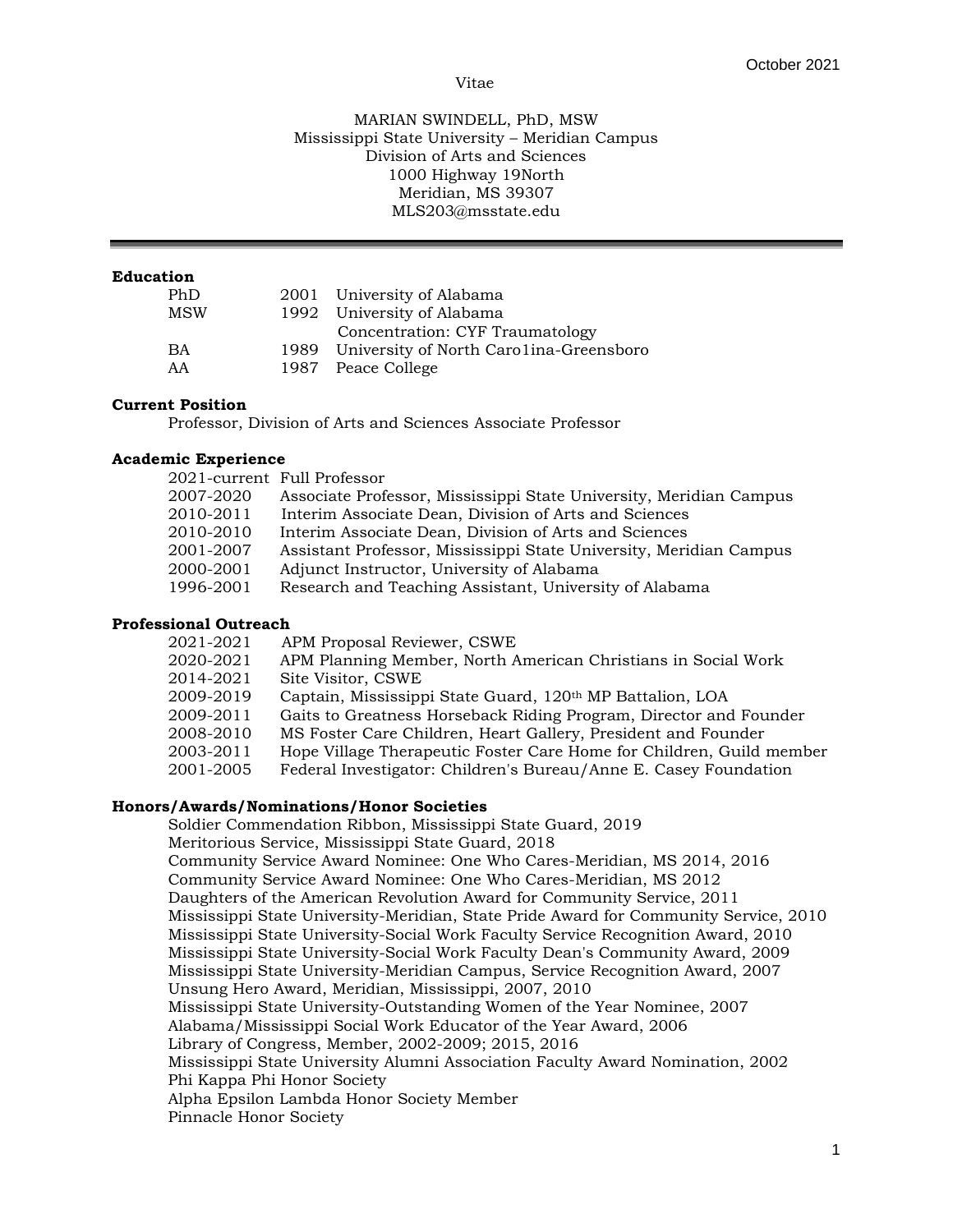#### **Research/Publications in Press**

- Swindell, M, Thomson, R., & Savage, A. (2018). Research Methods for Social Workers, XULON Press Swindell, M. (2016). Ruby Milk. *The New Social Worker,* 23(3), 33-34. Book Review.
- Swindell, M. (2015). The Miracle within Michael: A Barn, a Boy, and a Horse, *Journal of*

*Reflections: Narratives of Professional Helping, 20(*2), 5-7.

Swindell, M. (2015). Using Stories to Build Bridges with Traumatized Children: Creative Ideas for Therapy, Life Story Work. *The New Social Worker, 22*(3), 34-35. Book Review.

Swindell, M. (2015). Ten Steps to Mastering Stress. *The New Social Worker, 22*(4), 36. Book Review.

Swindell, M. (2015). The New Face of Social Work is the Brain: The Case for Neurosocial Work. C*hronicle of Social Change: Children and Youth, Front and Center.* March.

- Swindell, M. (2015). Providing Their Own Permanency: Foster Teens Warily Eye Marriage, Parenthood. *Chronicle of Social Change: Children and Youth, Front, and Center.* August.
- Swindell, M. (2014). Witness to Resilience: Stories of Intimate Violence, *The New Social Worker, 21*(1) 33. Book Review.
- Swindell, M. (2014). Exploiting Childhood: How Fast Food, Material Obsession, and Porn Culture are Creating New Forms of Child Abuse, *The New Social Worker,* 21(1) 33.
- Swindell, M. (2014). Compassionate Competence: A New Model for Social Work Practice. *The New Social Worker, (*21)2, 32-34.
- Swindell, M. (2013). Social Work Revolution Starts With Pregnancy Prevention. Chronicle of Social Change, November 2013. https://chronicleofsocialchange.org/opinion/social-workrevolution-starts-with-pregnancy-prevention/4418
- Swindell, M. (2013). Teen Pregnancy: Some Unconventional Ideas for Prevention. Chronicle of Social Change. November 2013. https://chronicleofsocialchange.org/opinion/teenpregnancy-some-unconventional-ideas-for-prevention/4419
- Swindell, M. (2010). Equine therapy and Social Work: A Winning Combination. *The New Social Worker, Winter, 17*(1). (Same as 2009).
- Swindell, M. (2009). When students plagiarize. *The New Social Worker,16*(1), p. 6
- Swindell, M. (2009). Body Integrity Identity Disorder: An Overview. In Stirn, Theirl, and Oddo's *Body Integrity Identity Disorder* Psychological, Neurobiological, Ethical, and Legal Aspects. Pabst Publishing.
- Swindell, M. (2009). Equine therapy and Social Work: A Winning combination, *Social Worker Online, 16*(4).
- Swindell, M. (2007). Do unto others: Life lessons learned as a medical social worker. In L. Grobman's *Days in the lives of Social Workers*. Harrisburg, PA: White Hat Publications
- Swindell, M (2007). Eleven Tips for professional behavior in the classroom. *The New Social Worker,* Fall 2007/Winter 2008.
- Swindell, M. (2007). Ellie: A Story of Profound Loss and Abuse. *The New Social Worker*. August

Swindell, M. (2007). The Socially Skilled Child Molester, *The New Social Worker*. August

Swindell, M. & Watson, J. (2007). Ethical delegates in the social work classroom: A Creative pedagogical approach. *Journal of Social Work Values and Ethics, 4*(2). Refereed.

Swindell, M. & Watson, J. (2006). Teaching ethics through self-reflective journaling. *Journal of Social Work Values and Ethics, 3*(2). 4-12. Refereed.

- Swindell, M. (2005). Feature Review: Days in the Lives of Social Workers, *Journal of Baccalaureate Social Work*, 11(1), 115-116. Refereed.
- Swindell, M. (2005). Feature Review: More Days in the Lives of Social Workers, *Journal of Baccalaureate Social Work,* 11(1), 116-117. Refereed.
- Swindell, M. (2005). Elective self-amputation: A New practice area for social work. *The New Social Worker, 13*(1), 9-11.
- Swindell, M. (2005). Mothering children or soldiers: Advancing paradigms of the women's movement in former Yugoslavia. *Social Work and Society, 3*(2), 236 - 243. Refereed.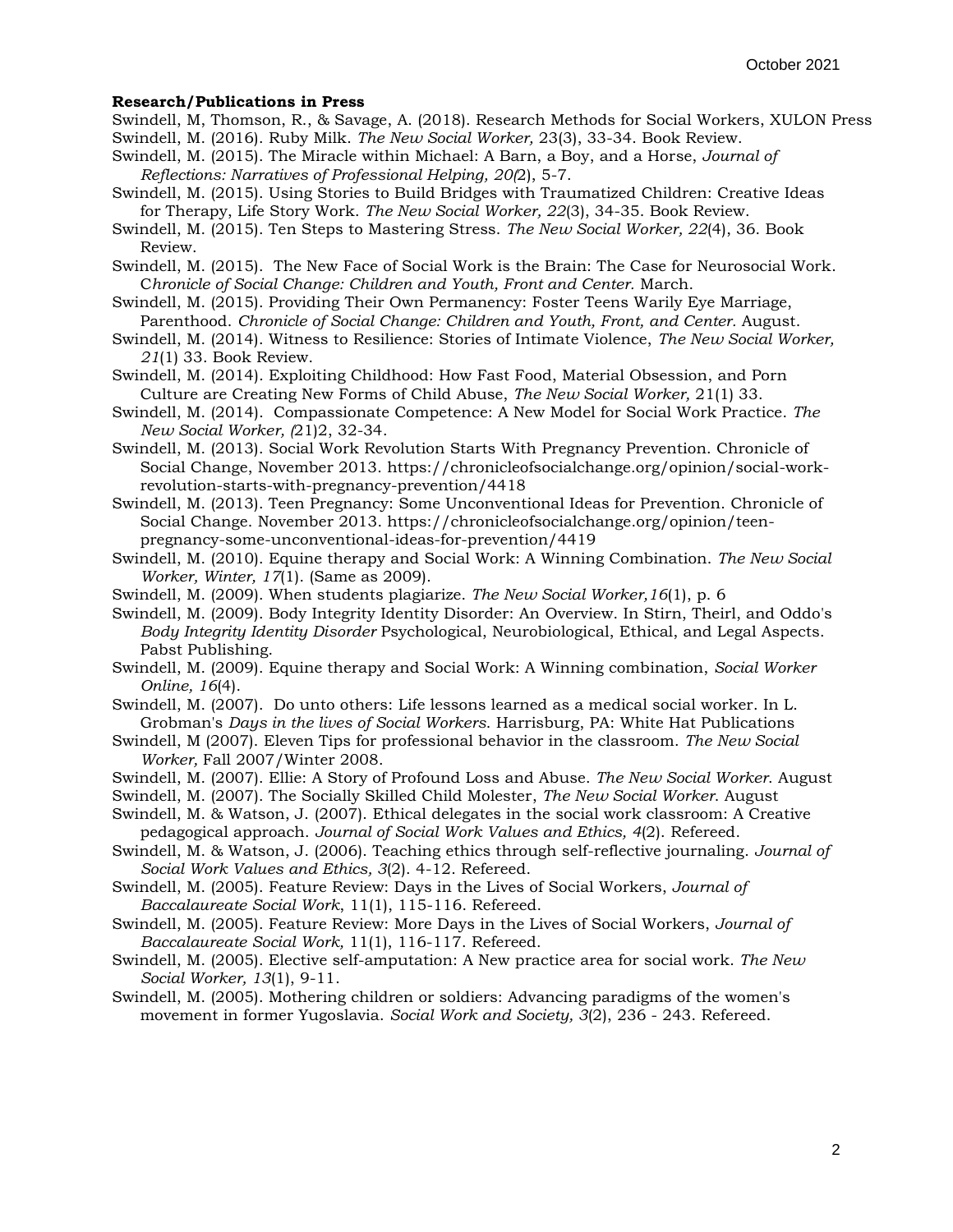#### **Peer-Reviewed Academic Presentations**

- Swindell, M. (2019). Primal Woundings: How Our Brain Imprint Designs Our Life. Part 1 Conception to Young Adulthood. NASW-MS Annual Conference, Natchez, MS
- Swindell, M. (2019). I Am Not Beautiful Like You, I Am Beautiful Like Me: Intrinsic and Extrinsic Ethics of Cultural Competence. NASW-MS Annual Conference, Natchez, MS
- Swindell, M. (2019) Child Rage: Understanding the 4 Types of Rage. Mississippi Child Welfare Conference. Jackson, MS.
- Swindell, M. (2019). Rethinking and Rebranding Social Work in MS. Mississippi Child Welfare Conference. Jackson, MS.
- Swindell, M. (2019). BSW/MSW Students: Applying Theory to Practice. Mississippi Child Welfare Conference. Jackson, MS.
- Swindell, M. (2017). How a Mother's Love Impacts the Brain. Mississippi Child Welfare Institute, Jackson, MS. February 9, 2017.
- Swindell, M. (2017). Rethinking Social Work from the Administration of Children, Youth, and Families Viewpoint. Mississippi Child Welfare Institute, Jackson, MS. February 9, 2017.
- Swindell, M. (2017). Reclaiming Faith with Foster Care Children. Mississippi Child Welfare Institute, Jackson, MS. February 9, 2017.
- Swindell, M. (2017). Child Sexual Abuse Accommodation: Why Children Recant. Mississippi Child Welfare Institute, Jackson, MS. February 9, 2017.
- Swindell, M. (2017). Internet Pornography Superhighway: Prevention Methods. Mississippi Child Welfare Institute, Jackson, MS. February 9, 2017.
- Swindell, M. (2016). Spinning the Classroom: Yoga and Meditation and Daily Energy Routines. 3<sup>rd</sup> Annual East Mississippi Center for Educational Development conference. Riley Center, Meridian, MS. October 14, 2016.
- Swindell, M. (2016). Neuroscience in the Classroom: Centering Students and Spinning Energy. 3rd Annual East Mississippi Center for Educational Development conference. Riley Center, Meridian, MS. October 14, 2016.
- Swindell, M. (2016). Designing and Color in the Classroom. 3rd Annual East Mississippi Center for Educational Development conference. Riley Center, Meridian, MS. October 14, 2016.
- Swindell, M. (2015). The Heart Broken Spirit: Foster Care Children and Their Narratives. NACSW North American Christians in Social Work Annual Conference. Grand Rapids, Michigan. Nov 12,
- Swindell, M. (2015). Compassionate Competence: Rethinking Social Work. NACSW North American Christians in Social Work Annual Conference. Grand Rapids, Michigan. Nov 12, 2015.
- Swindell, M. (2015). Undifferentiated Neglect and Neuro Social Work. NASW-MS Annual Program Meeting. Jan 9, 2015. MSU-Meridian. Kahlmus Auditorium.
- Swindell, M. (2015). Child Sexual Abuse Accommodation Syndrome. 43rd Annual Alabama/Mississippi Social Work Education Conference. Hattiesburg, MS October.
- Swindell, M. (2015). Interviewing and Resume Skills for Social Work Graduates. 43rdd Annual Alabama/Mississippi Social Work Education Conference. Hattiesburg, MS October.
- Swindell, M. (2015). The Brain is the New Face of Social Work, Mississippi Conference on Social Welfare September 24. Biloxi, MS
- Swindell, M. (2015). Child Sexual Abuse Accommodation Syndrome, Mississippi Conference on Social Welfare September 25, Biloxi, MS.
- Swindell, M. (2015). Compassionate Competence: Infusing Culture into Compassion, Mississippi Conference on Social Welfare, September 25. Biloxi, MS.
- Swindell, M. (2015). White Lies and Tall Tales: Understanding CSAAS. AL/MS Social Work Education Conference, October 29, 2015. Hattiesburg, MS.
- Swindell, M. (2015). Interviewing Skills for Social Work Students. AL/MS Social Work Education Conference, October 30, 2015. Hattiesburg, MS.
- Swindell, M. (2014). Interviewing Skills, Social Networking, and Employment for BSW Graduates. 42nd Annual Alabama/Mississippi Social Work Education Conference. Tuskegee, AL.
- Swindell, M. (2014). Resume and Letter of Interest Development for BSW Graduates. 42nd Annual Alabama/Mississippi Social Work Education Conference. Tuskegee, AL.
- Swindell, M. (2013). From Friendship to First Degree Murder: The Social Network Continuum. 41st Annual Alabama/Mississippi Social Work Education Conference. Natchez, MS.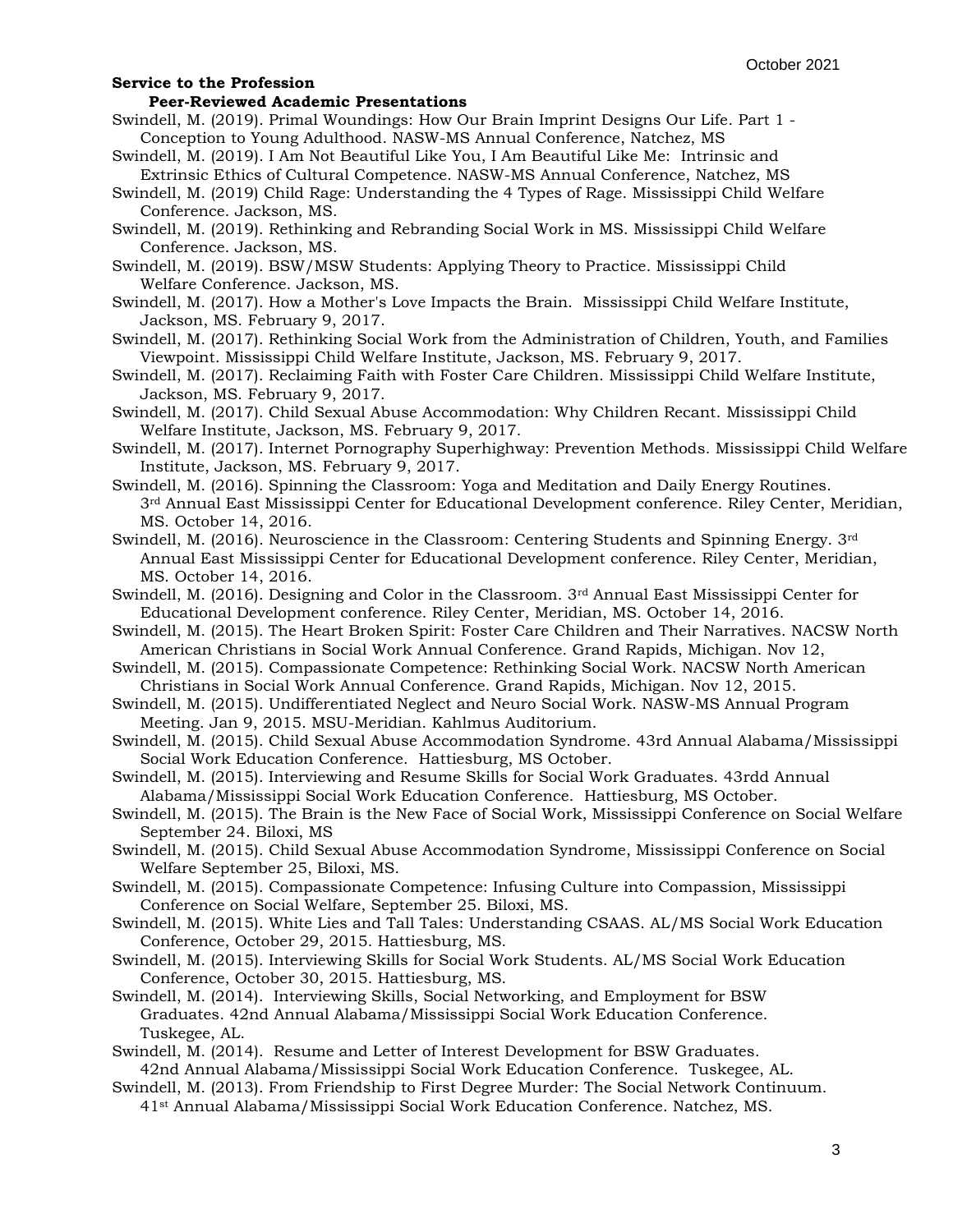### **Peer-Reviewed Academic Presentations**

- Swindell, M. (2103). Mindfulness in the Classroom: Understanding the Core Competencies 41st Annual Alabama/Mississippi Social Work Education Conference. Natchez, MS.
- Swindell, M. (2013). Spirituality and Religiosity from a Faith-Based Profession: Compassionate Competence. 41st Annual Alabama/Mississippi Social Work Education Conference. Natchez, MS.
- Swindell, M. (2013). Awareness and Understanding in the Interview Process: What Employers are Looking For. 41st Annual Alabama/Mississippi Social Work Education Conference. Natchez, MS.
- Swindell, M. (2013). Writing the Self Study Document for Reaffirmation. 41<sup>st</sup> Annual
- Alabama/Mississippi Social Work Education Conference. Natchez, MS.
- Swindell, M. (2011). Domestic Violence, Ethics, and Technology. Domestic Violence Conference. October 2011.
- Swindell, M. (2011). Ethical considerations in Forensic Social Work: Re-traumatization versus Resilience. 40th Annual Alabama/Mississippi Social Work Education Conference.
- Swindell, M. (2011). Ethics and Evolving Technology: Facebook, Cellphones, Cyberbullying, and Sexting. 40th Annual Alabama/Mississippi Social Work Education Conference.
- Swindell, M (2009). Effects of Therapeutic Riding with At-Risk Children" on Seventh Annual Mississippi Child Welfare Institute Conference, Jackson, MS.
- Swindell, M. (2007). Solving the Problem of Child Abuse: Evidence-Based "Best Practices" for Prevention and Intervention. NASW-MS "Social Workers: a Source of Hope and Health Conference. Thursday, March 8.
- Swindell, M. (2007). Angels in America: The Success of the Heart Gallery and Foster Care Children Mississippi NASW-MS "Social Workers: a Source of Hope and Health Conference. Thursday, March 8.
- Swindell, M. (2007). Involve the Father, Solve the Problem: The Important of Fathers in the House, NASW-MS Thursday, March 9.
- Swindell, M. (2006). Body Integrity Identity Disorder: Understanding Selective Self-Amputation. Alabama/Mississippi Social Work Educators Conference, October 19, 2006.
- Swindell, M. (2006). Caregiver Well-Being after Hurricane Katrina. Alabama/Mississippi Social Work Educators Conference, October 19, 2006.
- Swindell, M. (2006). Spiritual Strength after the Storm: Responding to the Needs of Hurricane Katrina Survivors. Alabama/Mississippi Social Work Educators Conference, October 19.
- Swindell, M. (2006). Paintings of God: Abused Children, Spirituality, and Art Therapy.
- Alabama/Mississippi Social Work Educators Conference, October 19, 2006.
- Swindell, M. (2006). Angels in America: The Success of the Heart Gallery Project. Alabama/Mississippi Social Work Educators Conference, October 20, 2006.
- Swindell, M. (2006). Improving Writing Skills: Ideas for Students. Alabama/Mississippi Social Work Educators Conference, October 20, 2006.
- Swindell, M. (2006). Introducing Body Integrity Identity Disorder. Social Work Mental Health Association of Wake County Conference, August 5, 2006.
- Swindell, M. (2006). Spirituality and Children of Abuse. NC East Regional Family and Children Services Conference, July 21, 2006.
- Swindell, M. (2005). Spirituality within the Lesbian Community: Transitions through Paradigms, Dichotomies, and into Reality, Alabama/Mississippi Social Work Educators Conference, Tunica, MS, October 6, 2005.
- Swindell, M. (2005). Spirituality, Religiosity, and Quality of Life of Foster Care and Adoptive Children, Alabama/Mississippi Social Work Educators Conference, Tunica, MS. October 6, 2005.
- Swindell, M. (2005). Lesbian, Gays, and Lifestyle: Comedy and Tragedy. Alabama/Mississippi Social Work Educators Conference, Tunica, MS, October 6, 2005.
- Swindell, M. (2005). Spirituality, Children, and Abuse: Reclaiming Resilience. 5th Annual NC Symposium for Children's Rights, Charlotte, NC, July 22, 2005,
- Swindell, M. (2005). The Different Faces of Social Work. Mississippi Conference on Social Welfare, Mississippi State University – Meridian, MS, April 8, 2005.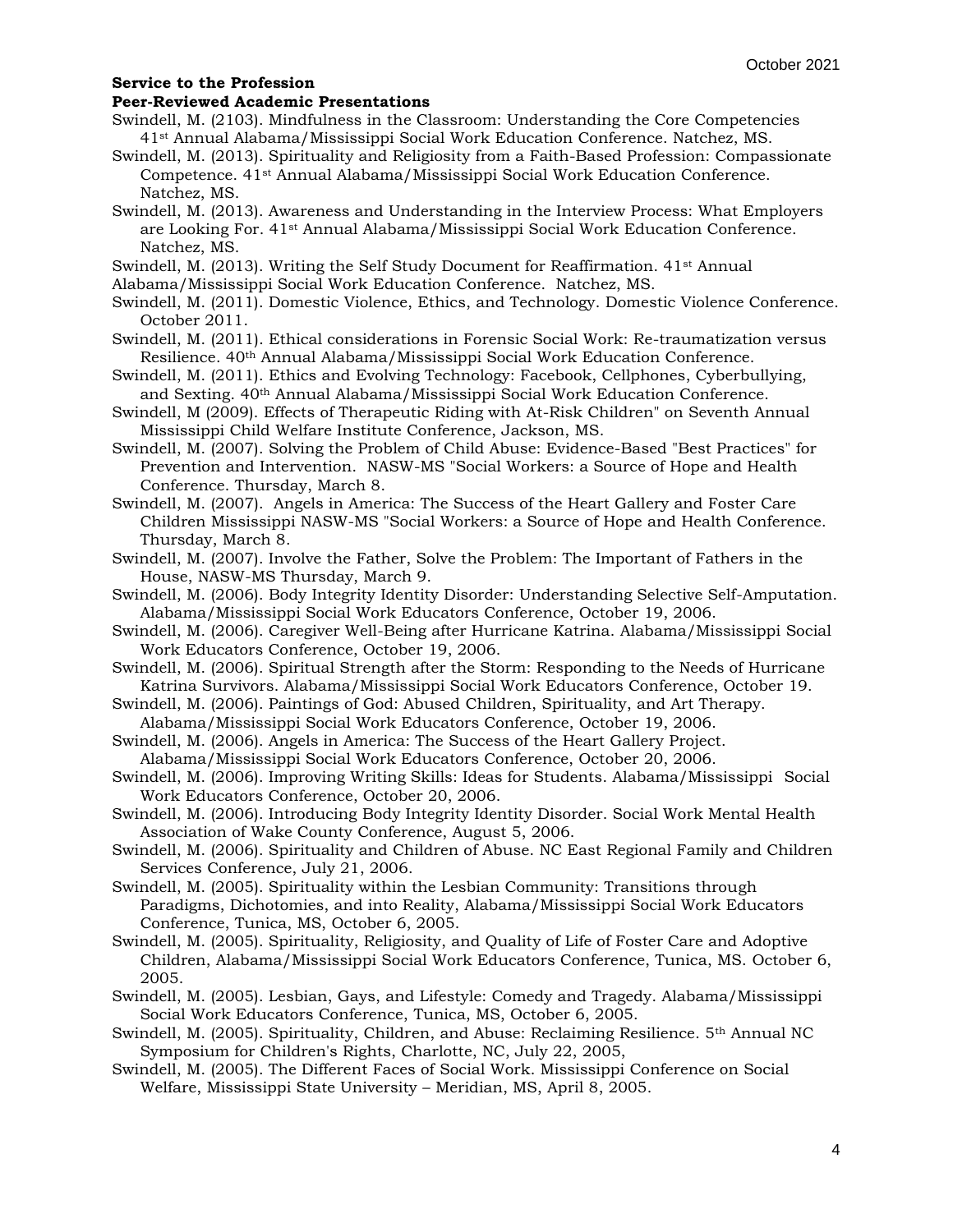# **Peer-Reviewed Academic Presentations**

- Swindell, M. (2005). Practice Precision: Time Management Training for Hard-Working Social Workers. Annual Program Meeting of the National Association of Social Workers – Mississippi Chapter, Jackson, MS, February 2005.
- Swindell, M. (2005). Child Accepted, Child Rejected: 2004 Child and Family Services Review Findings. 51st Annual Program Meetings of Council on Social Work Education. NY, NY, February 2005.
- Swindell, M. (2005.) Seniors, Spirituality, and Shadow Work: Innovations in Gerontological Social Work Practice. 3rd Annual National Gerontological Social Work Conference, NY, NY, February 2005.
- Swindell, M. (2004). Rural Military Families: Challenges and Change. University of Alabama Rural Health Conference, University of Alabama, Tuscaloosa, AL, April 2004.
- Swindell, M. (2004). The Power of the Shadow: Social Work and Our Dark Side, National Association of Social Workers 2004 Annual Meeting. Jackson, MS, March, 2004
- Swindell, M. (2003). Teaching Spirituality in the Context of Strengths Assessment. Presentation at 32nd Annual Alabama/Mississippi Social Work Educators Conference, Greenville, MS, Oct, 2003.
- Swindell, M. (2003). The Patriotic Social Worker: Getting Back to Basics. Presentation at 32nd Annual Alabama/Mississippi Social Work Educators Conference. Greenville, Mississippi, Oct, 2003.
- Swindell, M., Pryce, D. & Pryce, J. (2002). The National Guard Family Program: Opportunities for Social Work. Presentation at 31st Annual Alabama/Mississippi Social Work Educators Conference. Tuscaloosa, AL, Oct, 2002.
- Swindell, M. (2002). Stress, Trepidation, and Outright Fear! Keys to Help You Survive, Master, and Enjoy Your Field Placement Experience. Presentation at 31st Annual
- Alabama/Mississippi Social Work Educators Conference. Tuscaloosa, AL, Oct, 2002. Swindell, M. (2002). Snow-Skiing Through Stress: Stress Management Exploration for Social Workers. Presentation at 31<sup>st</sup> Annual Alabama/Mississippi Social Work Educators Conference, Tuscaloosa, AL, Oct, 2002.
- Swindell, M. (2002). Burnout and Self Care for Social Workers. Invited Presentation at National Association of Social Workers 2002 Annual Meeting. Jackson, MS, March, 2002.
- Swindell, M. (2002). Care-giving and Employment: Can You Do Both and Still Find Time for Yourself and Your Family? Presentation at National Association of Social Workers Annual Meeting, Jackson, MS, March, 2002.
- Swindell, M. (2001). Coming Together in the Market Place: Social Worker as The Shop Keeper, Client as Consumer. Presentation at 30th Annual Alabama/Mississippi Social Work Conference. Biloxi, MS, October, 2001.
- Swindell, M. (2001). Responsibility: Who Has It, Who Doesn't, and What This Means to Social Work Educators, Students, and Practitioners. Presentation at 30<sup>th</sup> Annual Alabama Mississippi Social Work Conference. Biloxi, MS, October, 2001.
- Swindell, M., & Higginbotham, J. (2001). Reasons for Delaying Treatment for STDs: Perspectives from Rural Alabama. Presentation at 2nd Annual Rural Health Conference, University of Alabama, Tuscaloosa, AL, April, 2001.
- Swindell, M. (2001). Racial and Gender Differences in Attitudes toward STDs and Rural Health Development Services. Presentation at 4th Annual University of Alabama Graduate Student Research Conference, Tuscaloosa, AL, April, 2001.

#### **Research**

### **Published Conference Proceedings**

- Swindell, M. (2013). From Friendship to First Degree Murder: The Social Network Continuum. 41st Annual Alabama/Mississippi Social Work Education Conference. Natchez, MS.
- Swindell, M. (2103). Mindfulness in the Classroom: Understanding the Core Competencies 41st Annual Alabama/Mississippi Social Work Education Conference. Natchez, MS.
- Swindell, M. (2013). Spirituality and Religiosity from a Faith-Based Profession: Compassionate Competence. 41st Annual Alabama/Mississippi Social Work Education Conference. Natchez, MS.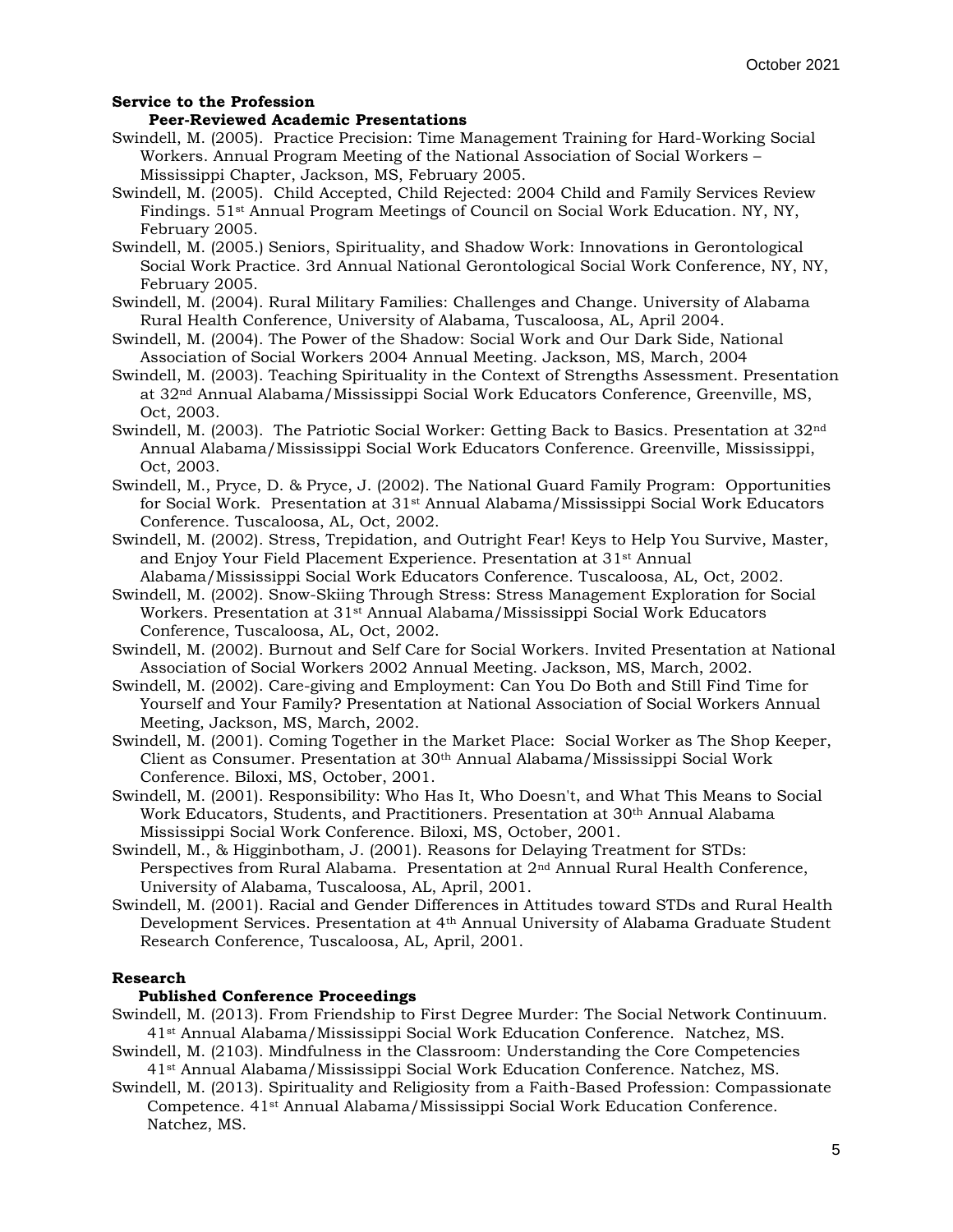### **Research**

## **Published Conference Proceedings**

- Swindell, M. (2013). Awareness and Understanding in the Interview Process: What Employers are Looking For. 41st Annual Alabama/Mississippi Social Work Education Conference. Natchez, MS.
- Swindell, M. (2013). Writing the Self Study Document for Reaffirmation. 41<sup>st</sup> Annual Alabama/Mississippi Social Work Education Conference. Natchez, MS.
- Swindell, M. (2012). Ethical considerations in Forensic Social Work: Re-traumatization versus Resilience.40th Annual Alabama/Mississippi Social Work Education Conference.
- Swindell, M. (2012). Ethics and Evolving Technology: Facebook, Cellphones, Cyberbullying, and Sexting. 40th Annual Alabama/Mississippi Social Work Education Conference.
- Swindell, M. (2009). Effects of Therapeutic Riding with At-Risk Children" 8th Annual Mississippi Child Welfare Institute Conference, Jackson, MS.
- Swindell, M. (2006). Body integrity identity disorder: Understanding selective self-amputation. 35th Annual Alabama/Mississippi Social Work Education Conference.
- Swindell, M. (2006). Caregiver well-being after Hurricane Katrina. 35th Annual Alabama/Mississippi Social Work Education Conference.
- Swindell, M. (2006). Paintings of God: Abused children, spirituality, and art therapy. 35th Annual Alabama/Mississippi Social Work Education Conference.
- Swindell, M. (2006). Spiritual strength after the storm: Responding to the needs of Hurricane Katrina Survivors. 35th Annual Alabama/Mississippi Social Work Education Conference.
- Swindell, M. (2006). Angels in America: The success of the Heart Gallery Project. 35<sup>th</sup> Annual Alabama/Mississippi Social Work Education Conference.
- Swindell, M. (2006). Improving writing skills: Ideas for students. 35<sup>th</sup> Annual Alabama/Mississippi Social Work Education Conference.
- Swindell, M. (2005). Spirituality within the lesbian community: Transitions through paradigms, dichotomies, and into reality. 34th Annual Alabama/Mississippi Social Work
- Swindell, M. (2005). Spirituality, religion, and quality of life of foster care and adoptive children. Proceedings of the 34th Annual Alabama/Mississippi Social Work Education Conference.
- Swindell, M. (2005). Lesbians, gays, and lifestyle: Comedy and tragedy. Proceedings of the 34<sup>th</sup> Annual Alabama/Mississippi Social Work Education Conference.
- Swindell, M. (2002). Coming together to make a difference. Proceedings of the 30<sup>th</sup> Annual Alabama/Mississippi Social Work Education Conference.
- Swindell, M. (2001). Child abuse allegations and the social worker: Investigation bias. Annual Social Work Education Day, Birmingham, AL
- Swindell, M. (2001). Investigating elder and child abuse: Social Worker burnout. Social Work Preservation and Research Center, Birmingham, AL

## **Service to the University/Campus**

### **Presentations/Guest Lectures/ Short Courses**

- Swindell, M. (2019). Trauma and the Brain Part I: What SW Needs to Know. Fall Field Instructor Workshop. MSU-Meridian. Nov 14, 2019.
- Swindell, M. (2019). Trauma and the Brain Part II: What SW Needs to Know. Fall Field Instructor Workshop. MSU-Meridian. Nov 14, 2019.
- Swindell, M. (2019). On-Call Student Advocate. Girl Talk. West Lauderdale High School. November 6, 2019.
- Swindell. M. (2017). Field Agency Training, CWSW Evaluation, and Research as it Pertains to Field Placement. Mississippi State University-College Park: February 14, 2017.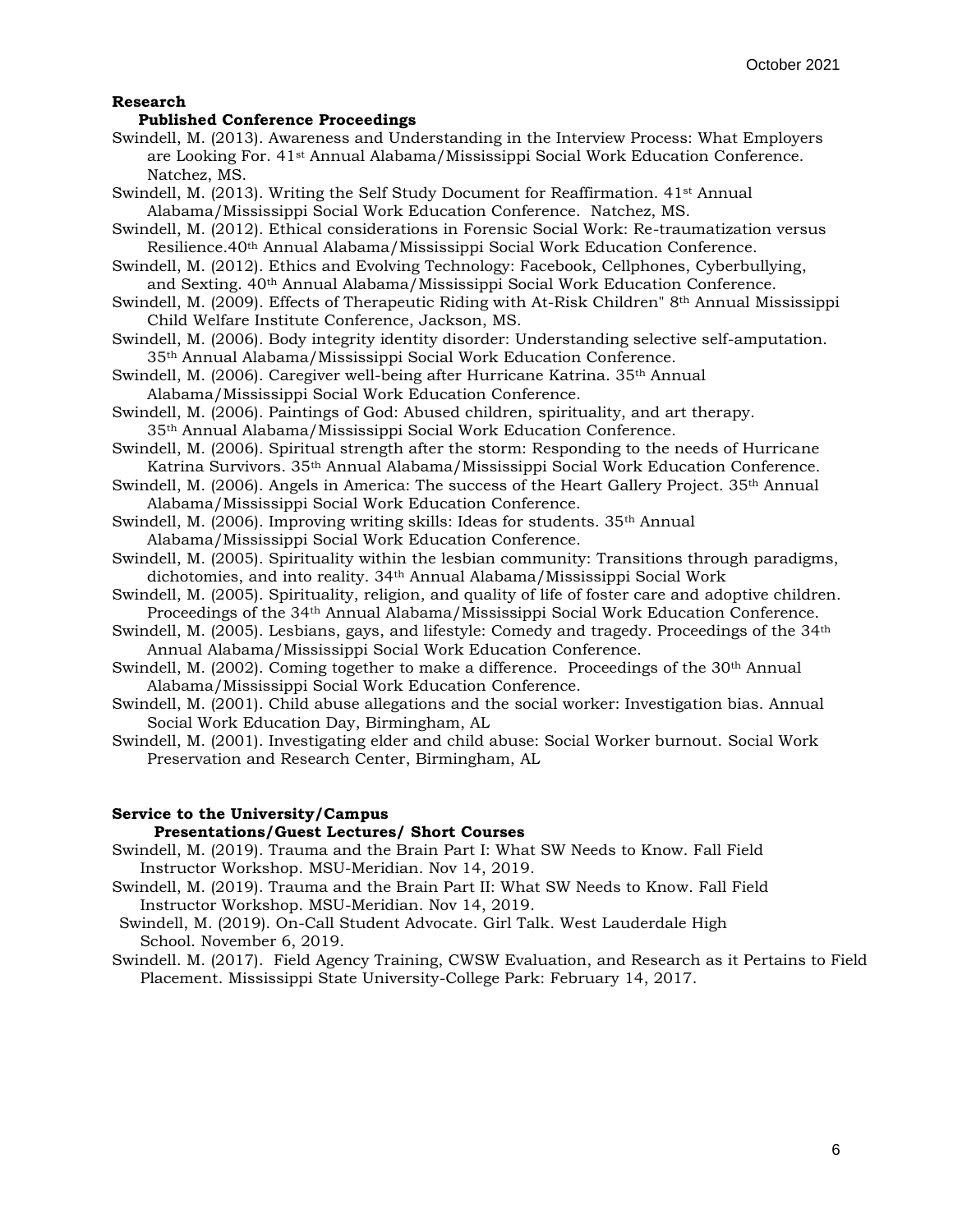## **Service to the University/Campus**

## **Presentations/Guest Lectures/ Short Courses**

Swindell, M. (2015). Global Social and Economic Justice: A Call for Change. ECCC. September 12, 2015. Dr. Rose Brown, Social Psychology.

Swindell, M. (2015). Brain Architecture and Formation during Neglect. ECCC. September

15, 2015. Dr. Rose Brown, Social Psychology.

# **Service**

## **Unpublished Legal/Research/Technical Reports**

Swindell, M., (2020). CSWE Reaffirmation Site Visitor Response. September 22. Swindell, M. (2018). Cox v. the State of Mississippi, No, 2015-DR-00078-SCT, Motion for Leave

to Amend Motion for Post-Conviction Review, MS Supreme Court Filing, 22-27.

Swindell, M. (2013). CSWE Reaffirmation Self Study. April 2013.

### **Service**

## **Community Publications**

Swindell, M. (2009). The Spiritual Walk of Life: Social Work. Central United Methodist Church Advent Readings for Christmas 2009.

Swindell, M. (2009). Social Work: The Blessing of Helping, *COP: The Informer, 1*(5), p.2

Swindell, M. (2007). Mississippi State University-Meridian and National Association of Social

Workers celebrate National Social Work Month. *The Meridian Star.* (March)

Swindell, M. (2004, March 1). Social work and poverty. *The Meridian Star.*

Swindell, M. (2004, March 8). Social workers: A Voice for the voiceless. *The Meridian Star.*

Swindell, M. (2004, March 15). Saluting MSU-Meridian Department of Social Work during National Professional Social Work Month. *The Meridian Star.*

Swindell, M. (2004, March 22). The power of social work: Pass it on. *The Meridian Star.*

Swindell, M. (2003, July 22). The power of social work: pass it on. *The Meridian Star.*

Swindell, M. (2003, July 15). SW 3013 HBSE: Helping students figure out their moms, dads, sisters, spouses, and basically life. *The Meridian Star.*

## **Service**

## **Community Presentations**

- Swindell, M. (2018). Social Work and Family Crisis: Call on Social Work to Help in Times of Disaster. MEMA Regional 3 District Meeting, June 25, 2018. Philadephia, MS
- Swindell, M. (2017). Holiday Stress and Suicide, Walnut Grove, MS. December, Mississippi State Guard Drill.
- Swindell, M. (2017). Suicide and PTSD Awareness: Reaching Out, Reaching All, Walnut Grove, MS. October. Mississippi State Guard Drill.
- Swindell, M. (2017). Crisis Intervention for Families and Children. Walnut Grove, MS September. Mississippi State Guard Drill.
- Swindell, M. (2017). Disaster Basics from a Social Work Perspective: Wrap Around Services, Walnut Grove, MS July 2017. Mississippi State Guard Drill.

Swindell, M. (2017). Social Work and Mass Care: Preparation, Service, and Delivery, Walnut Grove, MS. June 2017. Mississippi State Guard Drill.

Swindell, M. (2012). The Church and Teenagers: Bullying, Cyber Bullying, and Sexting. Invited presentation. Mount Olive Baptist Church. July 2, 2012.

Swindell, M. (2012). Powerful Beyond Measure. Invited Guest Speaker, University of Alabama Honors Day. April 6, 2012.

Swindell, M. (2011). Special Needs Children and Ethical Considerations, Community 7th Day Adventist Church. April 1, 2011. Community Health Conference.

Swindell, M. (2010). Boys and Girls Club, Invited Speaker. Safe Touch: Child Sexual Abuse Prevention. Seventy-five elementary children/ Safe Touch (June).

Swindell, M. (2010). WC Learning Center Invited Speaker. Safe Touch: Child Sexual Abuse Prevention. 19 pre-school children/ Safe Touch/Mississippi Building Blocks (June).

Swindell, M. (2010). Kemper County Day Care Academy. Safe Touch: Child Sexual Abuse Prevention. 19 pre-school children/Safe Touch/Mississippi Building Blocks (June).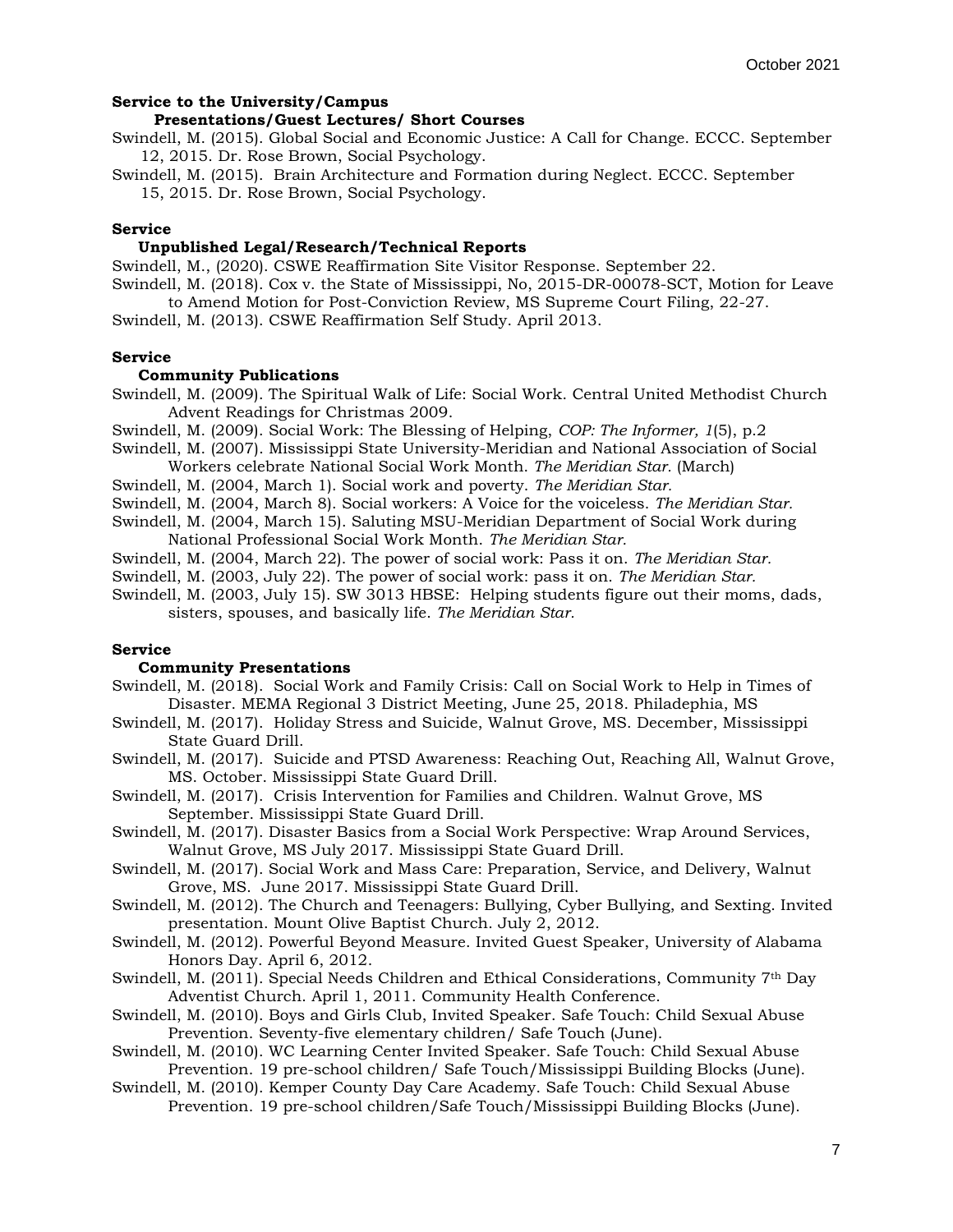#### **Service**

### **Community Presentations**

- Swindell, M. (2010). Noah's Art Learning Center. Safe Touch: Child Sexual Abuse Prevention. 22 at-risk pre-school children. Safe Touch/Mississippi Building Blocks (June).
- Swindell, M. (2010). Mental Health, Shelter Care, and Disaster Services. Mississippi State Security Guard Annual Training. Camp McCain, (April).
- Swindell, M. (2010). Social Work in Shelter Care during Disasters, Mississippi State Security Guard February, Drill.
- Swindell, M. & St. Lawrence, J. (2009). Body Integrity Identity Disorder. MSU-Meridian. April 17, 2009. Distance Learning.
- Swindell, M. (2009). Ethical and Best Practices in Social Work. 7th Day Adventist Church. March 13, 2009. Supervision, Consultation, Documentation, and Working with Attorneys. Community Health Conference.
- Swindell, M. (2008). Death, Dying, and Bereavement. 7th Day Adventist Church. September 12, 2008. Community Health Conference.
- Swindell, M. (2009). Boys and Girls Club. Invited Speaker. Preventing Child Abuse: Anger Management for Parents. January 15, 2008.
- Swindell, M. (2009). Healthy Schools: Childhood Bullying and Teasing and Prevention and Management of Bullying in the School System. 7th Day Adventist Church. April 17,
- Swindell, M. (2009). Gender and communication differences in the Workplace, 7th Day Adventist Church, August 14, 2009.
- Swindell, M. (2009). Gender bullying, sexting, and imprisonment: What parents, teachers, counselors, nurses, doctors, social workers need to know. Center Ridge Baptist Church, July 25, 2009.
- Swindell, M. (2008). Body Integrity Identity Disorder: Understanding Self-Amputation. Research Showcase: College of Arts and Sciences, October 16.
- Swindell, M. (2007). Social Work Programs that Work. Mississippi Conference on Social Welfare. April 19, 2007. Meridian, MS.
- Swindell, M. (2006). Preventing Plagiarism in the Classroom: Introduction to TurnItIn.Com. MSU-Meridian, August, 2006. Meridian, MS.
- Swindell, M. (2006). Bad Buddies and Maslow's Hierarchy of Needs. Head Start Presentation /Social Work Program students. December 22,
- Swindell, M. (2006). Prevention Efforts in Child abuse and neglect within Mississippi. East Mississippi Center for Educational Development, June 13, 2006, Meridian, MS.
- Swindell, M. (2006). Abuse Interventions. Expressive Therapy Institute, May 3, 2006, Meridian, MS.
- Swindell, M. (2006). Social Work Practice and Case Manager Stress: Methods To Reduce and Alleviate. Multi-County Community Services Agency, April 28, 2006, Meridian, MS.
- Swindell, M. (2005). Spirituality in Grief Counseling. Expressive Therapy Institute, Meridian, MS, December 7, 2005
- Swindell, M. (2005). Chahta Cares: Caregiving among the Native American Peoples. Elderly Activity Center. National Caregivers Month, November 29, 2005, Choctaw, MS.
- Swindell, M. (2005). Spirituality and Diversity in the Mental Health Setting, East Mississippi State Hospital. September 14, 2005, Meridian, MS.
- Swindell, M. (2005). Understanding Spirituality in the Mental Health Setting, East Mississippi State Hospital. September 14, 2005, Meridian, MS.
- Swindell, M. (2005). The Power of the Shadow: Working with Children, Youth, and Families" Bettersworth Lecture Series, February 17, 2005. Piney Woods School, MS.
- Swindell, M. (2005). The Power of the Shadow: Working with Children, Youth, and Families. Bettersworth Lecture Series, February 11, 2005, Holmes Community College - Goodman Campus, MS.
- Swindell, M. (2004). Recording Guidelines for Social Workers, Mississippi Chapter of the National Association of Social Workers, Mississippi State University-Meridian Campus, Meridian, MS, April, 2004
- Swindell, M. (2004). Elder Abuse Indicators. Project Homestead at Oakland Heights Gardens, Meridian, MS, April, 2004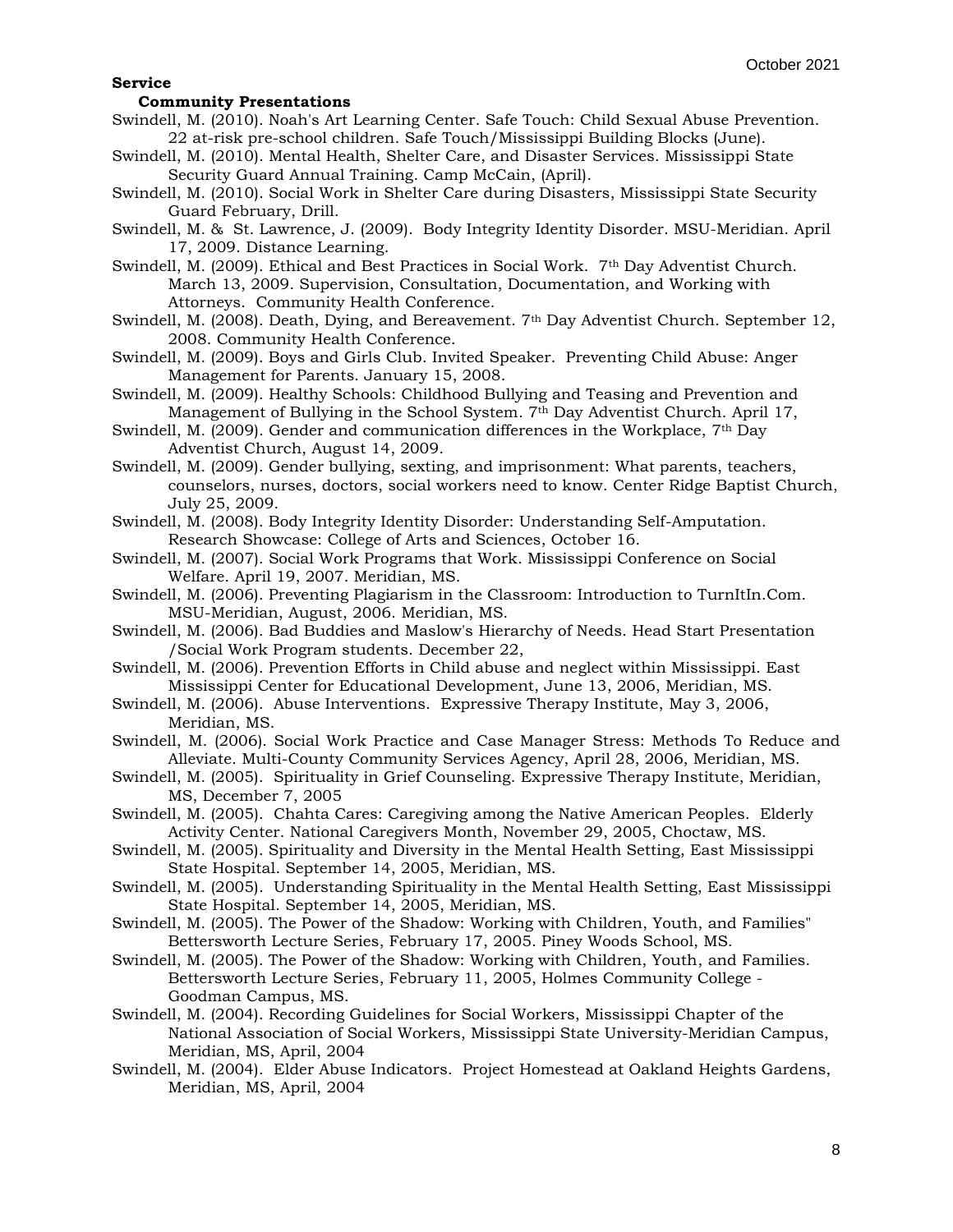### **Service**

## **Practice/Outreach Grants:**

- Swindell, M. (2010). Therapeutic Horseback Riding with Handicapped and Disabled Children, Gaits to Greatness Therapeutic Riding Program. \$10,000 Riley Foundation.
- Swindell, M. (2009). Criss Grant. Friday Night Families of Faith, \$1600.00. James W. Criss Trust Fund Award.

## **Teaching**

# **Research and Teaching Grants**

- Swindell, M. & Wozny, D. (2006). Integrating ethical thinking and developmental theory into adult counseling intervention programs. Learning Community Grant, Mississippi State University. \$2500. Spring 2007.
- Swindell, M. & Wozny, D. (2006). Building Suicide Prevention/Intervention Skills across Various At-Risk Populations: A Learning Community Linked Course among Counseling and Social Work Students. Learning Community Grant, Mississippi State University. \$2500.
- Swindell, M. (2005) Child Abuse during Foster Care and Adoptive Placements: Spirituality, Religiosity, and Quality of Life. Principal Investigator, James W. Criss Trust Fund Award. \$3400.

## **Teaching**

# **Research and Teaching Grants**

Swindell, M. (2004). The Relationship between Young Adulthood Sexual Permissiveness and Religiosity. Principal Investigator, James W. Criss Trust Fund Award. \$3400.

## **Service**

MS State Guard (MSSG) Captain Council on Social Work Education (CSWE) Site Visitor Salvation Army-Board Member Gaits to Greatness (G2G) Executive Director

## **Government Service-Mississippi State Guard**

Federal Emergency Management Agency (FEMA) Certifications

- IS-00005.a An Introduction to Hazardous Materials
- IS-00008.a Building for the Earthquakes of Tomorrow
- IS-00011.a Animals in Disasters: Community Planning
- IS-00015.b Special Events Contingency Planning for Public Safety Agencies
- IS-00021.17 Civil Rights and FEMA Disaster Assistance
- IS-00020.17 Diversity Awareness Course
- IS-00029 Public Information Officer Awareness
- IS-00035.17 FEMA Safety Orientation
- IS-00033.17a FEMA Initial Ethics Orientation
- IS-00037.17b Managerial Safety and Health
- IS-00075 Military Resources in Emergency Management
- IS-00100.b Introduction to Incident Command System ICS-100
- IS-00106.17 Workplace Violence Awareness Training
- IS-00120.a An Introduction to Exercises
- IS-00130 Exercise Evaluation and Improvement Planning
- IS-00230.d Fundamentals of Emergency
- IS-00235.c Emergency Planning
- IS-00244.b Developing and Managing Volunteers
- IS-00250.a Emergency Support Function 15 (ESF 15) External Affairs
- IS-00633 Debris Management Plan Development
- IS-00706 NIMS Intrastate Mutual Aid an Introduction
- IS-00775 EOC Management and Operations
- IS-00907 Active Shooter: What You Can Do
- IS-01150 DHS Human Trafficking Awareness for FEMA Employees
- IS-02900 National Disaster Recovery Framework (NDRF) Overview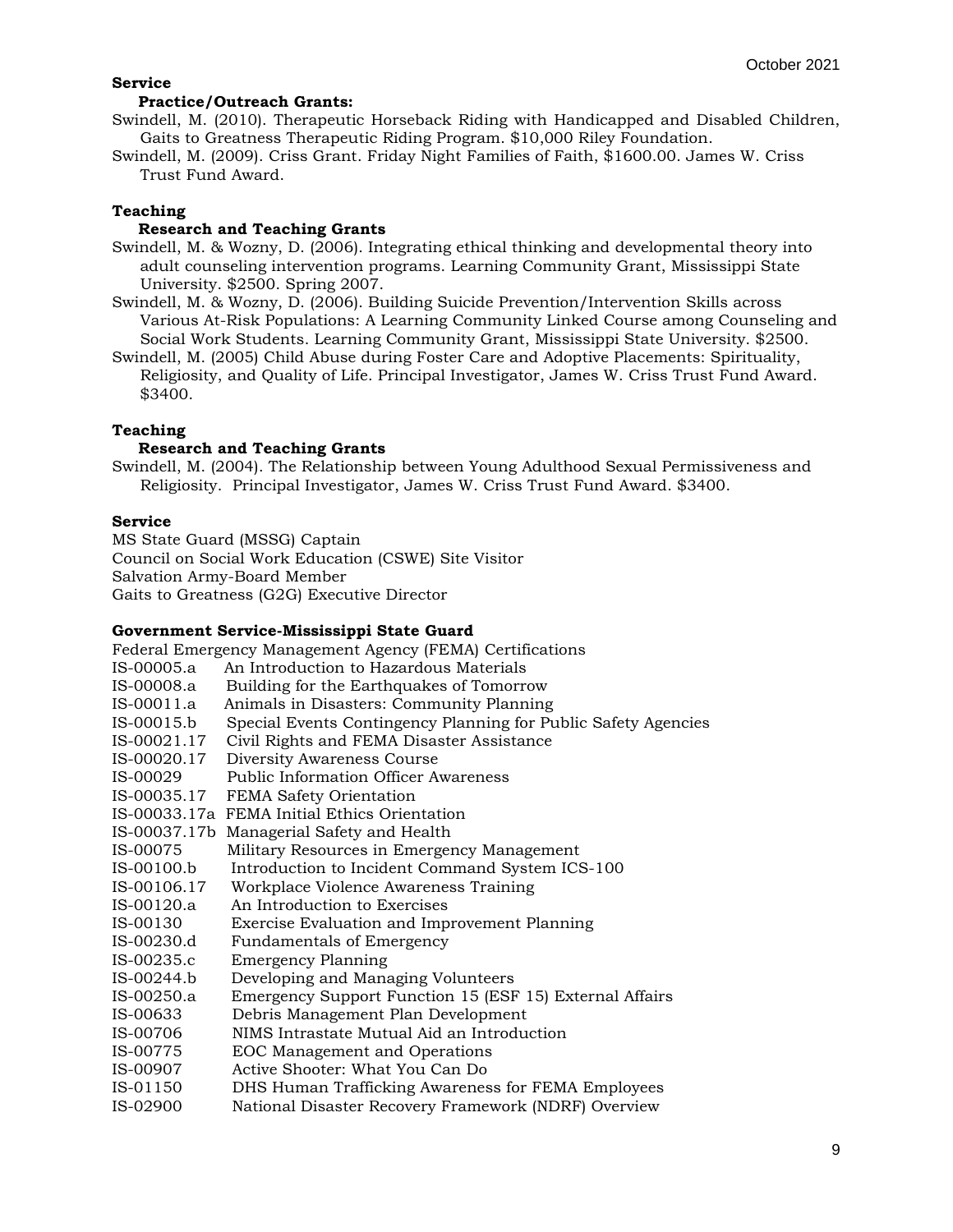## **University Committees**

UCCC Faculty Committee member, 2018-current SACS ACCREDITATION/Institution Effectiveness Committee, 2010-current Work-Life Balance Committee 2013-current Diversity Membership Council, 2013-13 Faculty Advisory Committee for the Center for Teaching and Learning 2006-2009 Recruiting and Retention Task Force, 2003-2004 Division of Academic Affairs and Student Task Force Committee, 2003 Research Fellow, Mississippi State University, 2002 - 2013 Graduate Faculty Member, Mississippi State University, 2003 - 2013 Faculty and Professional Women's Organization

## **Meridian Campus Committees**

Chair, Meridian Campus/College Tenure Committee, 2004, 2012, 2018 Member, PNT Committee, 2009, 2010, 2012, 2013, 2018, 2019, 2020 Meridian Campus representative -Grievance Panel Committee, 2003 – 2004 Faculty Advisor, Mississippi Meridian Student Association, 2001 – 2004, 2006 Member, Educational Leadership Search Committee, 2002, 2003 Member, PNT Document revision committee, Meridian Campus 2004, 2005

# **Arts and Sciences Division Committees**

Chair, Promotion and Tenure Committee 2012, 2018 Social Work Advisory Board-Mississippi-Meridian Campus, 2001- 2013 Chair, English Search Committee, 2002 Member, Psychology Search Committee, 2004, 2005, 2011, 2012

### **Social Work Profession/Off-Campus Service**

NASW-MS Region V Representative (2005-2006) (Leadership) National Association of Social Workers-Mississippi Chapter Region V Rep. 2006-2008 National Association of Social Worker, Member Council on Social Work Education, Member Research Committee, Social Work Educator's Consortium, 2003, 2004 Mississippi Conference on Social Welfare, 2004-2006 Alabama/Mississippi Social Work Education Planning Board Member, 2002 - 2013

## **Current Professional Affiliations**

National Foster Parent Association National Organization of Forensic Social Workers National Legal Aid and Defender Association National Association of Special Education Teachers, Member, ID: Mls203 International Association for the Scientific Study of Intellectual Disabilities, Member American Association of People with Disabilities, Member Riding for the Disabled Association, Member Council on Social Work Education, Member National Association of Social Work-Mississippi Chapter AL/MS Social Work Education Consortium North American Association of Christians in Social Work

## **Consultantships**

United State Federal Reviewer, Children's Bureau, Child/Family Services Reviews, 2005-2007. Meridian Public-School District, 21st Century Grant, Evaluation Coordinator, 2005-2006. Mississippi Alliance for Prevention. Evaluation Coordinator, 2002 - 2005.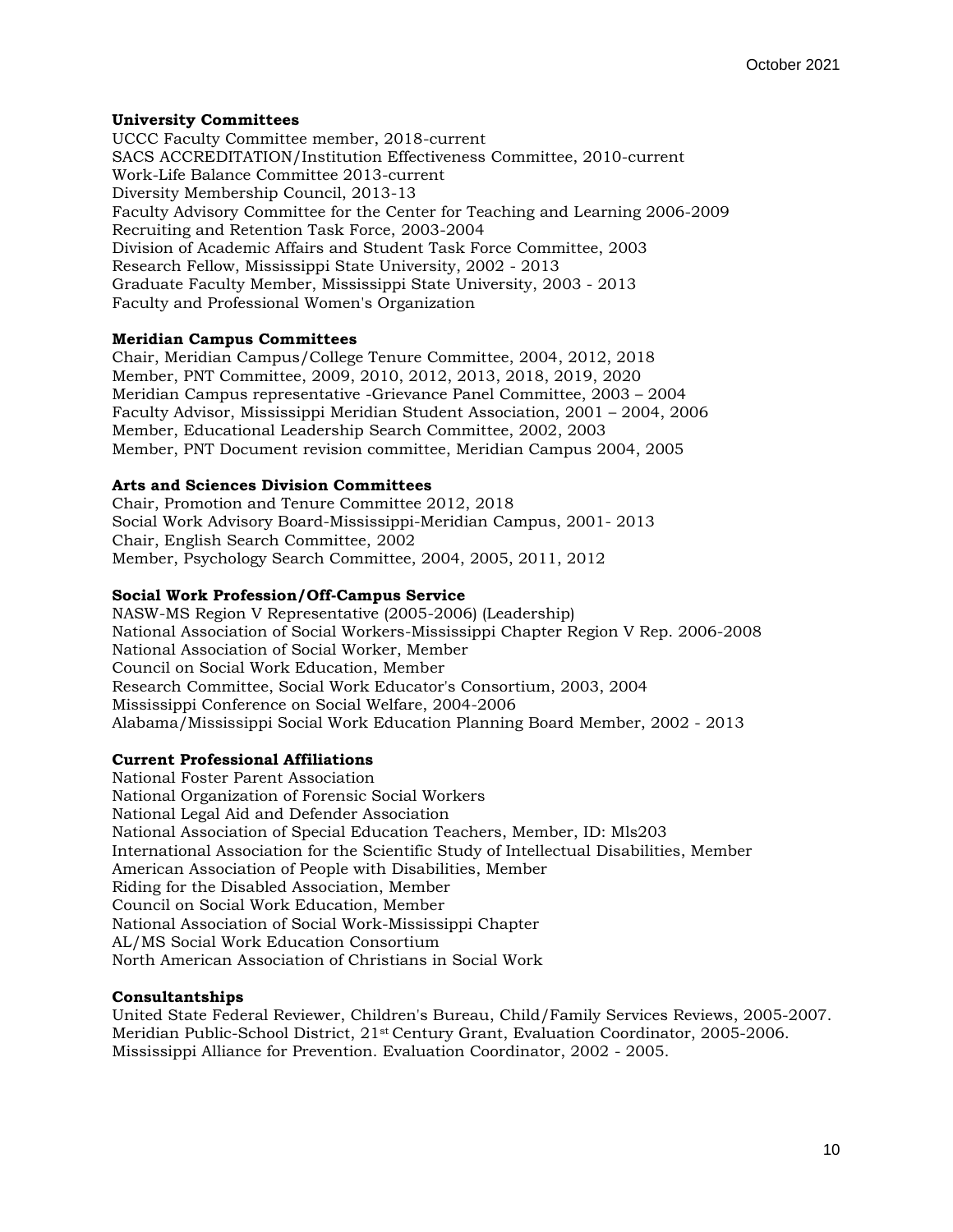## **Service to Community-MS State Guard**

IS-00026 Guide Points of Distribution IS-100.a Incident Command System IS-00200.a ICS for Single Resources and Initial Action Incidents IS-00240 Leadership and Influence IS-00292 Disaster Basics ICS-300 Incident Command Systems ICS-400 Advanced Incident Command Systems IS-700.a National Incident Management Systems IS-800.b National Response

## **American Red Cross Certifications**

Adult First Aid and Adult CPR Child First Aid and Child CPR Infant First Aid and Infant CPR Professional CPR and 2 Person Rescue Disaster Services

# **Service to the Profession**

## **Professional Development/Academic Community Certificates**

Swindell, M. (2014). CITI Human Research Curriculum IRM Refresher Course. 8.4.2014.

Swindell, M. (2012). CITI Human Research Curriculum IRM Refresher Course. 9.24.2012

Swindell, M. (2012). CITI Refresher Course. July 31, 2012. (Ref # 8737105)

Swindell, M. (2012). Social and Behavior Responsible Conduct of Research Basic Course. September 13, 2012. (Ref #8743864)

- Swindell, M. (2011). Interviewing Preschool Children. Certificate of Completion for Online Training. National Children's Advocacy Center.
- Swindell, M. (2011). Forensic Interviewing Skills for Working with Child Abuse Victims with Cognitive and/or Communication Impairments. Certificate of Completion for Online Training. National Children's Advocacy Center.
- Swindell, M. (2011). Admissibility of Shaken Baby Syndrome Evidence. Certificate of Completion for Online Training. National Children's Advocacy Center.
- Swindell, M. (2011). Burns and Child Abuse. Certificate of Completion for Online Training. National Children's Advocacy Center.

Swindell, M. (2011). Providing Leadership in a Multidisciplinary Environment. Certificate of Completion for Online Training. National Children's Advocacy Center.

- Swindell, M.(2011). Trial Strategies in Child Protection Cases. Certificate of Completion for Online Training. National Children's Advocacy Center.
- Swindell, M. (2010). Forensic Interviewing: Investigating Child Sexual Abuse Certificate of Attendance. United States Children's Justice Center. June 10, 2010. UMMC and MDHS-DFCS.

Swindell, M. (2009). North American Riding For the Handicapped Association (NARHA). Instructors CAT Exam, # 4747, Instructor Exam, # 4866

- Swindell, M. (2009). Course in the Protection of Human Research Subjects (CITI). On-Line for Research with Human Subjects. Completion Record # 26359493. Mississippi State University.
- Swindell, M. (2006). Course in the Protection of Human Research Subjects (CITI). On-Line Recertification for Research with Human Subjects. Completion Record # 338583. Mississippi State University.
- Swindell, M. (2001). Certificate of Human Subjects Education. Mississippi State University.

Swindell, M. (2003). Certificate of Human Subjects Education. Mississippi State University.

Swindell, M. (2002). WEBCT Specialty Area Workshop. Certificate of Completion.

Swindell, M. (2002). WEBCT Custom Workshop. Certificate of Completion.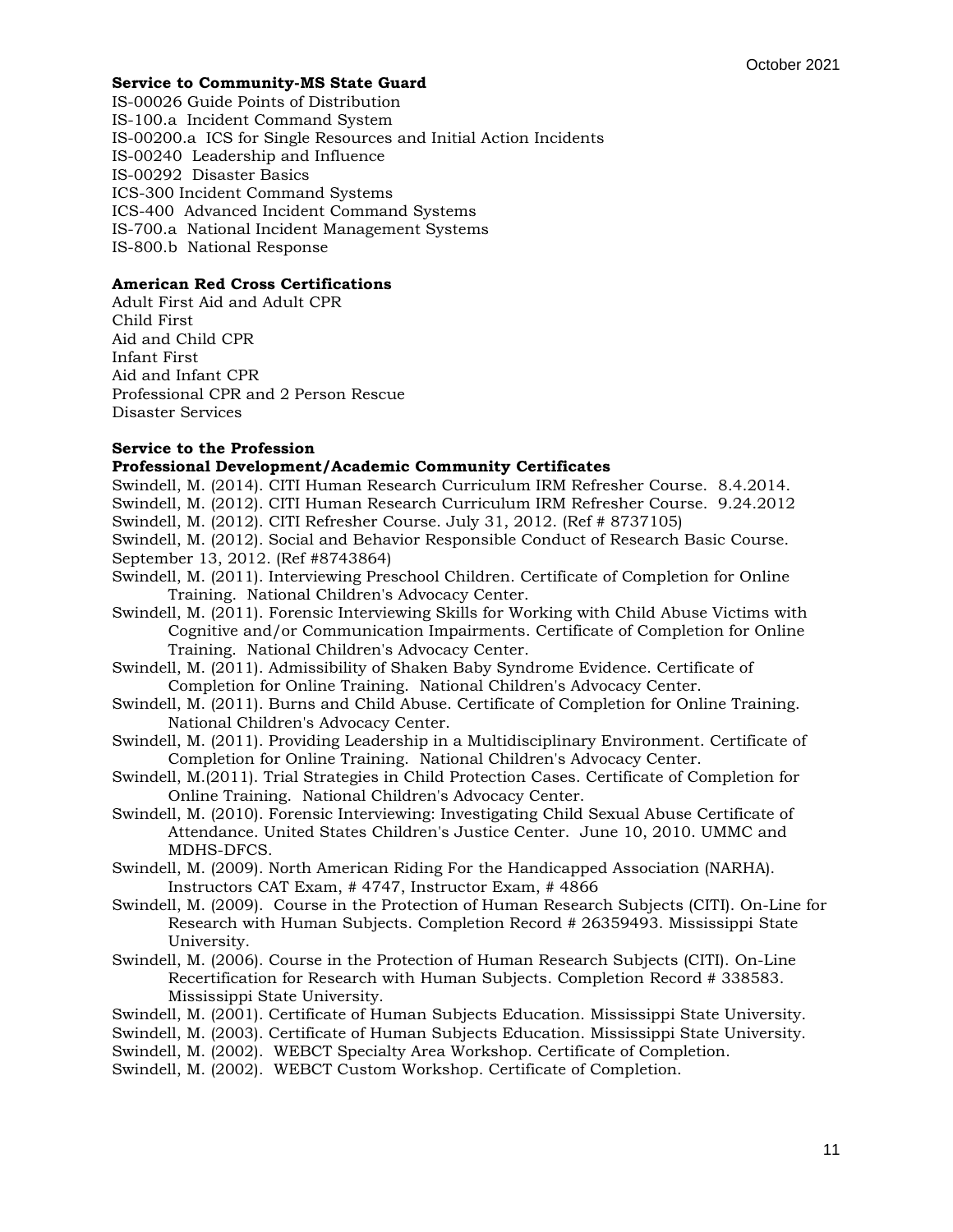#### **Service-Academic Presentations-Refereed**

- Swindell. M. (2017). Field Agency Training, CWSW Evaluation and Research as it Pertains to Field Placement. Mississippi State University-College Park: February 14, 2017.
- Swindell, M. (2017). How a Mother's Love Impacts the Brain. Mississippi Child Welfare Institute, Jackson, MS. February 9, 2017.
- Swindell, M. (2017). Rethinking Social Work from the Administration of Children, Youth, and Families Viewpoint. Mississippi Child Welfare Institute, Jackson, MS. February 9, 2017.
- Swindell, M. (2017). Reclaiming Faith with Foster Care Children. Mississippi Child Welfare Institute, Jackson, MS. February 9, 2017.
- Swindell, M. (2017). Child Sexual Abuse Accommodation: Why Children Recant. Mississippi Child Welfare Institute, Jackson, MS. February 9, 2017.
- Swindell, M. (2017). Internet Pornography Superhighway: Prevention Methods. Mississippi Child Welfare Institute, Jackson, MS. February 9, 2017.
- Swindell, M. (2016). Spinning the Classroom: Yoga and Meditation and Daily Energy Routines. 3rd Annual East Mississippi Center for Educational Development conference. Riley Center, Meridian, MS. October 14, 2016.
- Swindell, M. (2016). Neuroscience in the Classroom: Centering Students and Spinning Energy. 3rd Annual East Mississippi Center for Educational Development conference. Riley Center, Meridian, MS. October 14, 2016.
- Swindell, M. (2016). Designing and Color in the Classroom. 3rd Annual East Mississippi Center for Educational Development conference. Riley Center, Meridian, MS. October 14, 2016.
- Swindell, M. (2015). The Heart Broken Spirit: Foster Care Children and Their Narratives. NACSW North American Christians in Social Work Annual Conference. Grand Rapids, Michigan. November 12, 2015.
- Swindell, M. (2015). Compassionate Competence: Rethinking Social Work. NACSW North American Christians in Social Work Annual Conference. Grand Rapids, Michigan. November 12, 2015.
- Swindell, M. (2015). Undifferentiated Neglect and Neurosocial Work. NASW-MS Annual Program Meeting. January 9, 2015. MSU-Meridian. Kahlmus Auditorium.
- Swindell, M. (2015). Child Sexual Abuse Accommodation Syndrome. 43rd Annual Alabama/Mississippi Social Work Education Conference. Hattiesburg, MS October.
- Swindell, M. (2015). Interviewing and Resume Skills for Social Work Graduates. 43rd Annual Alabama/Mississippi Social Work Education Conference. Hattiesburg, MS October.
- Swindell, M. (2015). The Brain is the New Face of Social Work, Mississippi Conference on Social Welfare September 24, 2015 Biloxi, MS
- Swindell, M. (2015). Child Sexual Abuse Accommodation Syndrome, Mississippi Conference on Social Welfare September 25, 2015 Biloxi, MS.
- Swindell, M. (2015). Compassionate Competence: Infusing Culture into Compassion, Mississippi Conference on Social Welfare, September 25, 2015 Biloxi, MS.
- Swindell, M. (2015). White Lies and Tall Tales: Understanding CSAAS. AL/MS Social Work Education Conference, October 29, 2015. Hattiesburg, MS.
- Swindell, M. (2015). Interviewing Skills for Social Work Students. AL/MS Social Work Education Conference, October 30, 2015. Hattiesburg, MS.
- Swindell, M. (2015). Global Social and Economic Justice: A Call for Change. ECCC. September 12, 2015. Dr. Rose Brown, Social Psychology.
- Swindell, M. (2015). Brain Architecture and Formation during Neglect. ECCC. September 15, 2015. Dr. Rose Brown, Social Psychology.
- Swindell, M. (2014). Interviewing Skills, Social Networking, and Employment for BSW Graduates. 42nd Annual Alabama/Mississippi Social Work Education Conference. Tuskegee, AL.
- Swindell, M. (2014). Resume and Letter of Interest Development for BSW Graduates. 42nd Annual Alabama/Mississippi Social Work Education Conference. Tuskegee, AL.
- Swindell, M. (2013). From Friendship to First Degree Murder: The Social Network Continuum.
- 41st Annual Alabama/Mississippi Social Work Education Conference. Natchez, MS. Swindell, M. (2103). Mindfulness in the Classroom: Understanding the Core Competencies
	- 41st Annual Alabama/Mississippi Social Work Education Conference. Natchez, MS.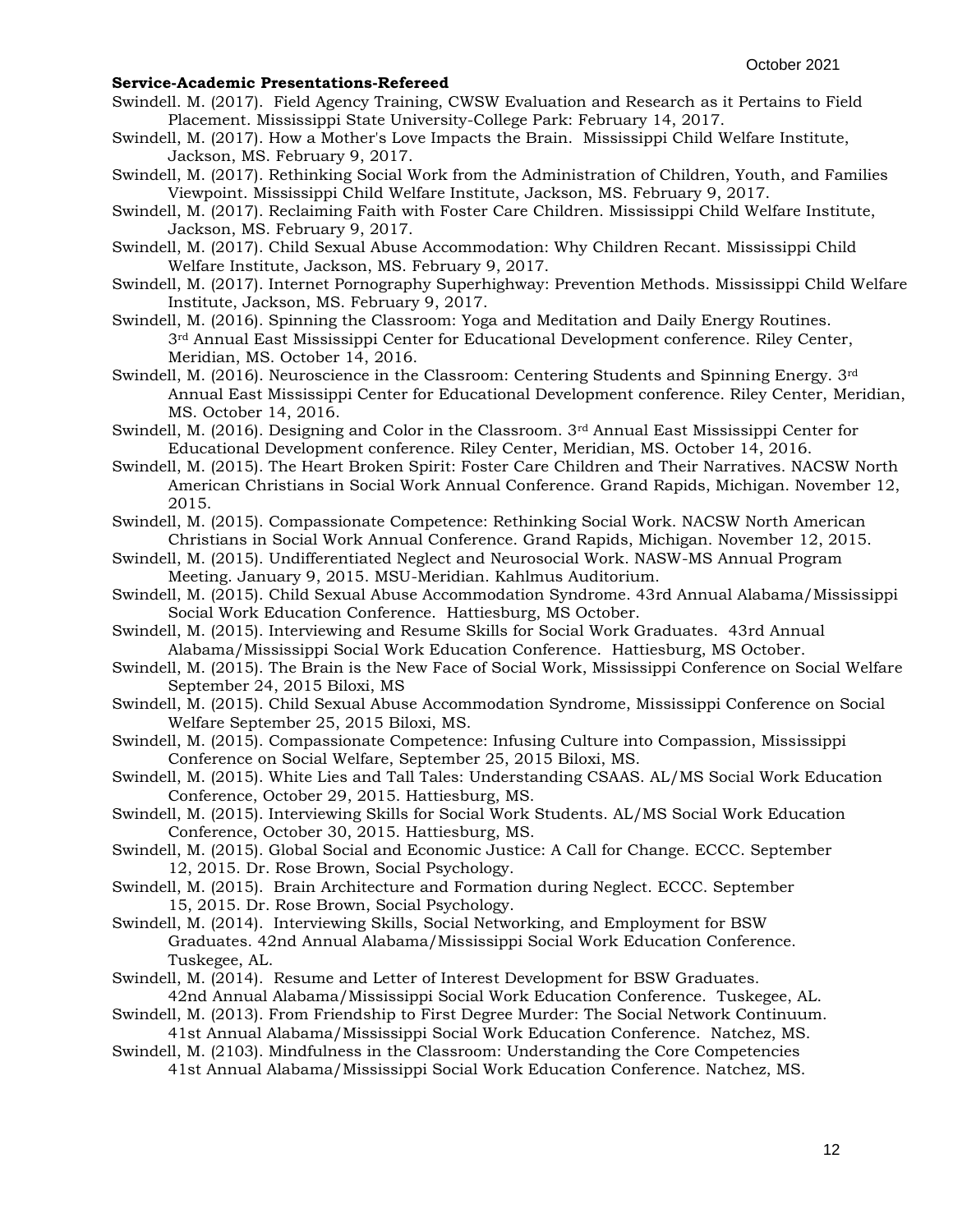### **Service- Academic Presentations-Refereed**

Swindell, M. (2013). Spirituality and Religiosity from a Faith-Based Profession: Compassionate Competence. 41st Annual Alabama/Mississippi Social Work Education Conference. Natchez, MS.

- Swindell, M. (2013). Awareness and Understanding in the Interview Process: What Employers are Looking For. 41<sup>st</sup> Annual Alabama/Mississippi Social Work Education Conference. Natchez, MS.
- Swindell, M. (2013). Writing the Self Study Document for Reaffirmation. 41st Annual Alabama/Mississippi Social Work Education Conference. Natchez, MS.
- Swindell, M. (2011). Domestic Violence, Ethics, and Technology. Domestic Violence Conference. October 2011.
- Swindell, M. (2011). Ethical considerations in Forensic Social Work: Re-traumatization versus Resilience. 40th Annual Alabama/Mississippi Social Work Education Conference.
- Swindell, M. (2011). Ethics and Evolving Technology: Facebook, Cellphones, Cyberbullying and Sexting. 40th Annual Alabama/Mississippi Social Work Education Conference.
- Swindell, M (2009). Effects of Therapeutic Riding with At-Risk Children" on Seventh Annual Mississippi Child Welfare Institute Conference, Jackson, MS.

## **Unpublished Legal/Research/Technical Reports**

Swindell, M. (2020). CSWE Reaffirmation Self Study. April 2020.

- Swindell, M. (2018). Cox v. the State of Mississippi, No, 2015-DR-00078-SCT, Motion for Leave to Amend Motion for Post-Conviction Review, MS Supreme Court Filing, 22-27.
- Swindell, M. (2013). CSWE Reaffirmation Self Study. April 2013.
- Swindell, M. (2004). Proposal submitted to Dr. Harold Nichols for a program of graduate study leading to a Master of Social Work degree. MSU-Meridian.

## **Service**

### **Community Presentations**

- Swindell, M. (2018). Social Work and Family Crisis: Call on Social Work to Help in Times of Disaster. MEMA Regional 3 District Meeting, June 25, 2018. Philadelphia, MS
- Swindell, M. (2017). Holiday Stress and Suicide, Walnut Grove, MS. December, Mississippi State Guard Drill.
- Swindell, M. (2017). Suicide and PTSD Awareness: Reaching Out, Reaching All, Walnut Grove, MS. October. Mississippi State Guard Drill.
- Swindell, M. (2017). Crisis Intervention for Families and Children. Walnut Grove, MS September. Mississippi State Guard Drill.
- Swindell, M. (2017). Disaster Basics from a Social Work Perspective: Wrap Around Services, Walnut Grove, MS July 2017. Mississippi State Guard Drill.
- Swindell, M. (2017). Social Work and Mass Care: Preparation, Service, and Delivery, Walnut Grove, MS. June 2017. Mississippi State Guard Drill.
- Swindell, M. (2012). The Church and Teenagers: Bullying, Cyber Bullying, and Sexting. Invited presentation. Mount Olive Baptist Church. July 2, 2012.
- Swindell, M. (2012). Powerful Beyond Measure. Invited Guest Speaker, University of Alabama Honors Day. April 6, 2012.
- Swindell, M. (2011). Special Needs Children and Ethical Considerations, Community 7th Day Adventist Church. April 1, 2011. Community Health Conference.
- Swindell, M. (2010). Boys and Girls Club, Invited Speaker. Safe Touch: Child Sexual Abuse Prevention. Seventy-five elementary children/Safe Touch (June).
- Swindell, M. (2010). WC Learning Center Invited Speaker. Safe Touch: Child Sexual Abuse Prevention. Nineteen pre-school children/ Safe Touch/Mississippi Building Blocks
- Swindell, M. (2010). Kemper County Day Care Academy. Safe Touch: Child Sexual Abuse Prevention. Nineteenpre-school children/Safe Touch, in collaboration with Mississippi Building Blocks (June).
- Swindell, M. (2010). Noah's Art Learning Center. Safe Touch: Child Sexual Abuse Prevention. 22 at-risk pre-school children/Safe Touch/Mississippi Building Blocks (June).
- Swindell, M. (2010). Mental Health, Shelter Care, and Disaster Services. Mississippi State Security Guard Annual Training. Camp McCain, (April).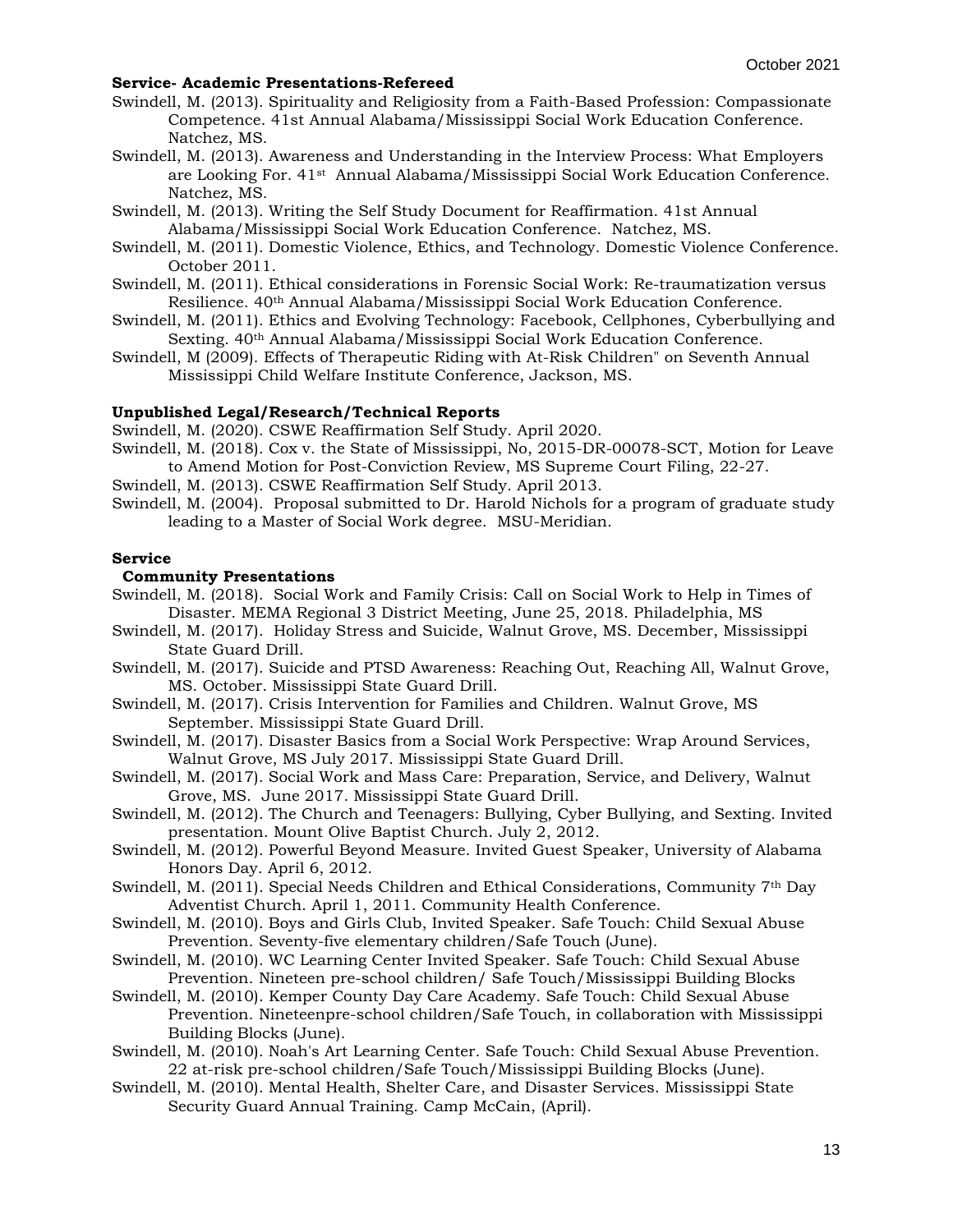### **Service**

#### **Community Presentations**

- Swindell, M. & St. Lawrence, J. (2009). Body Integrity Identity Disorder. MSU-Meridian. April 17, 2009. Distance Learning.
- Swindell, M. (2009). Ethical and Best Practices in Social Work. 7th Day Adventist Church. March 13, 2009. Supervision, Consultation, Documentation, and Working with Attorneys. Community Health Conference.
- Swindell, M. (2008). Death, Dying, and Bereavement. 7th Day Adventist Church. September 12, 2008. Community Health Conference.
- Swindell, M. (2009). Boys and Girls Club. Invited Speaker. Preventing Child Abuse: Anger Management for Parents. January 15, 2008.
- Swindell, M. (2009). Healthy Schools: Childhood Bullying and Teasing and Prevention and Management of Bullying in the School System. 7th Day Adventist Church. April 17,
- Swindell, M. (2009). Gender and communication differences in the Workplace, 7th Day Adventist Church, August 14, 2009.
- Swindell, M. (2009). Gender bullying, sexting, and imprisonment: What parents, teachers, counselors, nurses, doctors, social workers need to know. Center Ridge Baptist Church, July 25, 2009.
- Swindell, M. (2008). Body Integrity Identity Disorder: Understanding Self-Amputation. Research Showcase: College of Arts and Sciences, October 16.

## **Community Outreach**

- Swindell, M. (2014). Girlfriends in Power: Boys and Girls Club. Panel discussion. March.
- Swindell, M. (2014). The Dangers of Texting and Social Networking. Boys and Girls' Club discussion. March.
- Swindell, M. (2011). Meridian Public Schools, Parent Leadership Institute, Round Table Presenter for Gaits to Greatness, April.
- Swindell, M. (2010). Mississippi State University-Meridian supports Mississippi Family Justice Center. WTOK. (August)
- Swindell, M. (2010). Mississippi State Meridian Social Work and Therapeutic Horseback Riding with Handicapped Children. 3-part news segment. WTOK. (April)
- Swindell, M. (2010). Gaits to Greatness-Main Event through EMBDC. (April)
- Swindell, M. (2009). Social Work Program at MSU. WMOX/WALT Radio. (February)
- Swindell, M. (2009). Childhood Bullying and Texting, WMOX Radio. (March)
- Swindell, M. (2009). Social Work Month TV News Segment. WTOK. (March
- Swindell, M. (2009.) Healthy Behaviors for Teens around Graduation, Prom and Spring Break. WTOK. (March)
- Swindell, M. (2009). Therapeutic Horseback Riding for Handicapped Children. WTOK (October)
- Swindell, M. (2008). Evaluation Submitted for 21<sup>st</sup> Century Community Learning Centers: Evaluation of Project Funded for the 2007-2008 School Year. Submitted to Dr. Judy Crowsen, Meridian Public School District.
- Swindell, M. (2008). Social Work Program at MSU-Meridian. Live at Five. Meridian, MS. (March 13)

## **Service to the Profession**

#### **Professional Development/Academic Community Certificates**

Swindell, M. (2014). CITI Human Research Curriculum IRM Refresher Course. August 4, 2014.

Swindell, M. (2012). CITI Human Research Curriculum IRM Refresher Course. September 24, 2012

- Swindell, M. (2012). CITI Refresher Course. July 31, 2012. (Ref # 8737105)
- Swindell, M. (2012). Social and Behavior Responsible Conduct of Research Basic Course. September 13, 2012. (Ref #8743864)
- Swindell, M. (2011). Interviewing Preschool Children. Certificate of Completion for Online Training. National Children's Advocacy Center.
- Swindell, M. (2011). Victim Assistance: Preparation and Support for Children in Criminal Proceedings Certificate of Completion for Online Training. National Children's Advocacy Center.
- Swindell, M. (2011). Forensic Interviewing Skills for Working with Child Abuse Victims with Cognitive and/or Communication Impairments. Certificate of Completion for Online Training. National Children's Advocacy Center.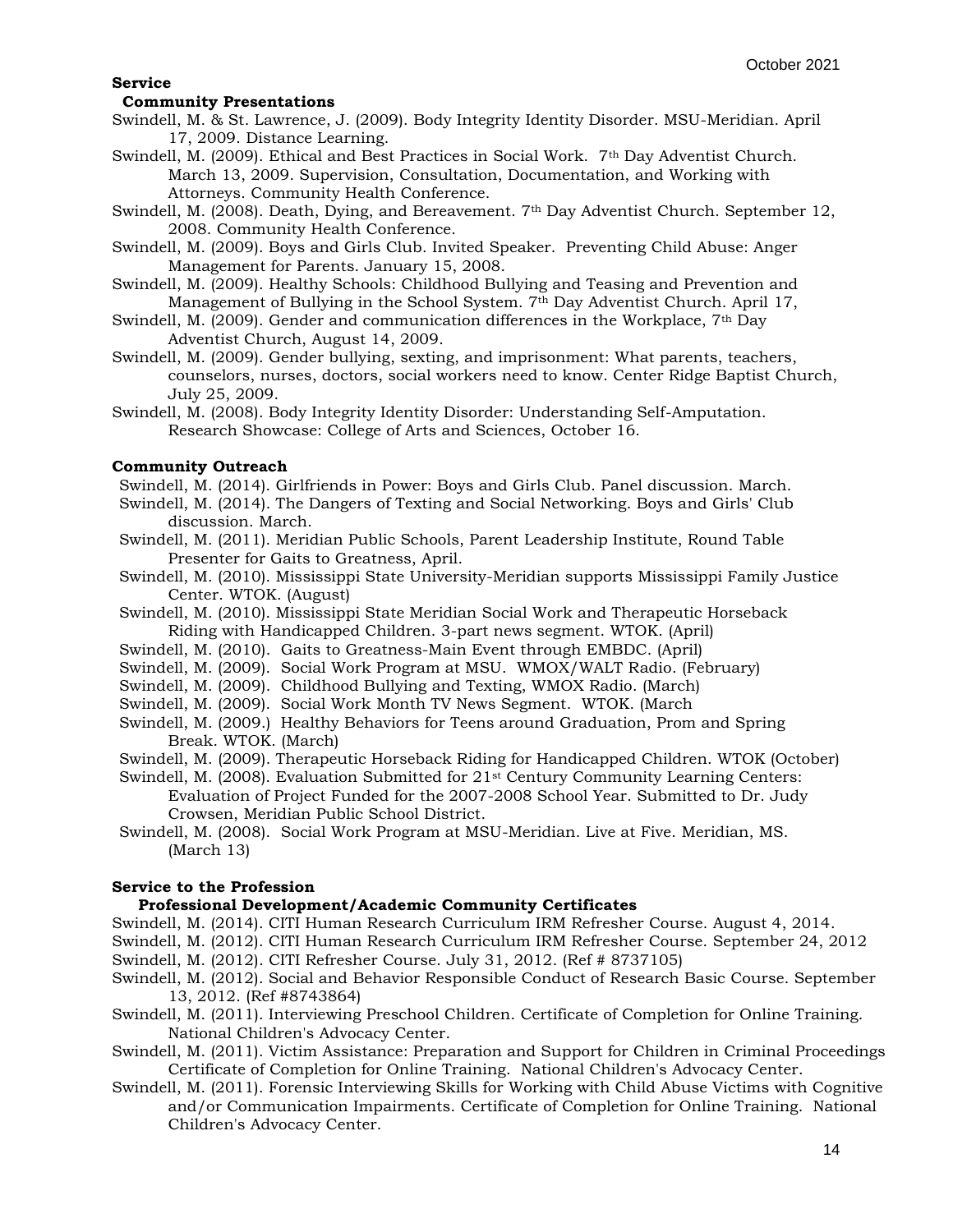**Professional Development/Academic Community Certificates**

- Swindell, M. (2011). Admissibility of Shaken Baby Syndrome Evidence. Certificate of Completion for Online Training. National Children's Advocacy Center.
- Swindell, M. (2011). Burns and Child Abuse. Certificate of Completion for Online Training. National Children's Advocacy Center.
- Swindell, M. (2011). Providing Leadership in a Multidisciplinary Environment. Certificate of Completion for Online Training. National Children's Advocacy Center.
- Swindell, M. (2011). Trial Strategies in Child Protection Cases. Certificate of Completion for Online Training. National Children's Advocacy Center.
- Swindell, M. (2010). Forensic Interviewing: Investigating Child Sexual Abuse Certificate of Attendance. United States Children's Justice Center. June 10, 2010. UMMC and MDHS-DFCS.
- Swindell, M. (2009). North American Riding For the Handicapped Association (NARHA) Instructors CAT Exam, # 4747, Instructor Exam, #4866
- Swindell, M. (2009). Course in the Protection of Human Research Subjects (CITI). On-Line for Research with Human Subjects. Completion Record # 26359493. Mississippi State University.
- Swindell, M. (2006). Course in the Protection of Human Research Subjects (CITI). On-Line Recertification for Research with Human Subjects. Completion Record # 338583. Mississippi State University.
- Swindell, M. (2001). Certificate of Human Subjects Education. Mississippi State University.
- Swindell, M. (2003). Certificate of Human Subjects Education. Mississippi State University.
- Swindell, M. (2002). WEBCT Specialty Area Workshop. Certificate of Completion.
- Swindell, M. (2002). WEBCT Custom Workshop. Certificate of Completion.

### **Teaching Experience**

06/01-Current Assistant/Associate/Full Professor of Social Work

Social Work 3013. Human Behavior and the Social Environment I Social Work 3023. Human Behavior and the Social Environment II Social Work 3003. Social Work with Populations at Risk. Social Work 3213. Introduction to Social Work Research/Research Methods Social Work 2313. Introduction to Social Work Social Work 3113. Recording Guidelines for Social Workers Social Work 4633. Addiction/Substance Abuse Services in Social Work Instructed undergraduate students on the necessary tools to understand and competently intervene while working with individuals and families at the beginning professional level. Formulated course structure and requirements, developed syllabus, composed all exams and term paper assignments, lectured, and administered all grades.

08/00-12/00 University of Alabama.

Teaching Assistant

SW 440. Practice with Individuals and Families. Instructed undergraduate students on the necessary tools to understand and competently intervene while working with individuals and families at the beginning professional level. Formulated course structure and requirements, developed syllabus, composed all exams and term paper assignments, lectured, and administered all grades.

05/00-08/00 Teaching Assistant Multimedia Center

Provide instruction in videotaping, editing, and formatting. Developed PowerPoint presentations for field orientation training to field supervisors and students.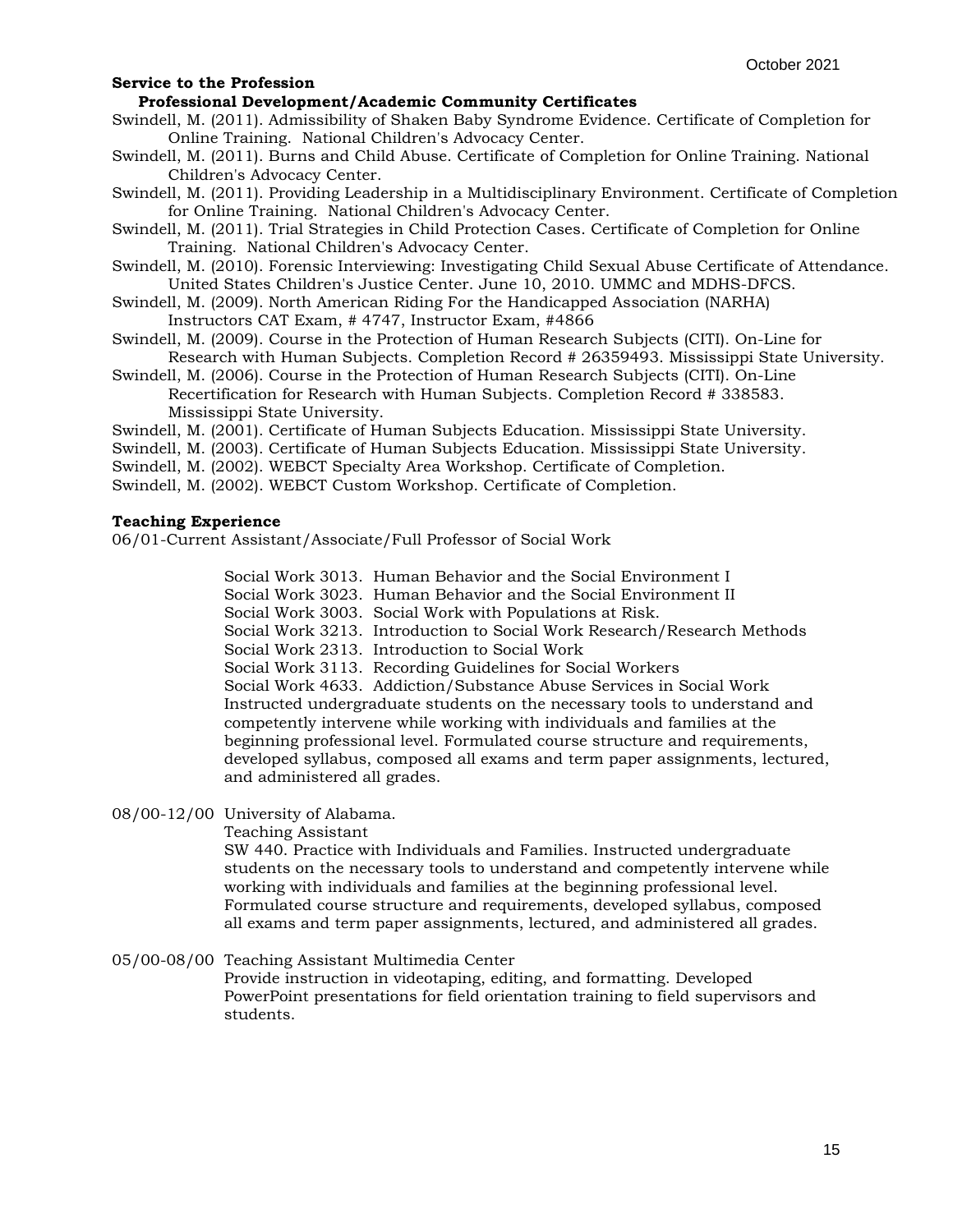01/00-05/00 Teaching Assistant

SW 210. Family and Child Welfare.

Developed undergraduate course requirements focusing on current situation in services for children. Formulated course structure and requirements, developed syllabus, composed all exams and term paper assignments, lectured and administered all grades.

08/99-12/99 Teaching Assistant

SW 539. Social Work Practice Lab. Instructed graduate students in practice techniques with individuals, families, small groups, organizations, and communities. Formulated course structure and requirements, developed syllabus, lectured and administered all grades.

08/98, 08/99 Adjunct Instructor

SW 579. Components of Social Work Practice. Instructed advanced standing MSW students in foundations for social work practice with individuals, families, groups, and communities, in preparation for second-year practice courses.

## **Research Experience**

08/01-current Assistant/Associate/Full Professor

Mississippi State University-Meridian

Presently researching child trauma and neurological development. Secondary research agenda focuses on social work child advocacy, special needs advocacy, equine facilitated therapy, spirituality, innovative social work concepts, voluntary self-mutilation, and longitudinal developments in foster care and adoption practices. Interests include secondary data analysis with a focus on foster care and adoptive children and teens from an ecological perspective. Currently, in the process of article publication, program recruitment, national and international conference presentation, and grantsmanship.

01/01- 05/01 University of Alabama, College of Community Health Science/School of Social Work

Research Assistant

Research responsibilities included completing comprehensive literature reviews examining STDs and Alabama County Health Departments, on-site data collection in rural Alabama counties focusing on county health departments, data entry, codebook development and statistical analysis. Assisted Dr. Josephine Knox on a National Guard Family study. Transcribed over 70 hours of recorded interviews with National Guard Chiefs of Family Programs. Entered and analyzed survey data using SPSS programs and presented findings at both regional and statewide conferences. Assisted Dr. Lee Badger, School Of Social Work and Dr. Betsy Rand, Department Chair, Psychiatry and Neurology, in two separate studies on Primary Care Physicians in Alabama Detecting Mental Illness and second study of Higher Education Health Care Systems Application of PRIME-MD materials. Completed literature reviews, entered and analyzed survey data, and was independently responsible for studying Primary Care Physicians for one semester. Developed PowerPoint presentations on both studies which were presented at regional and statewide conferences.